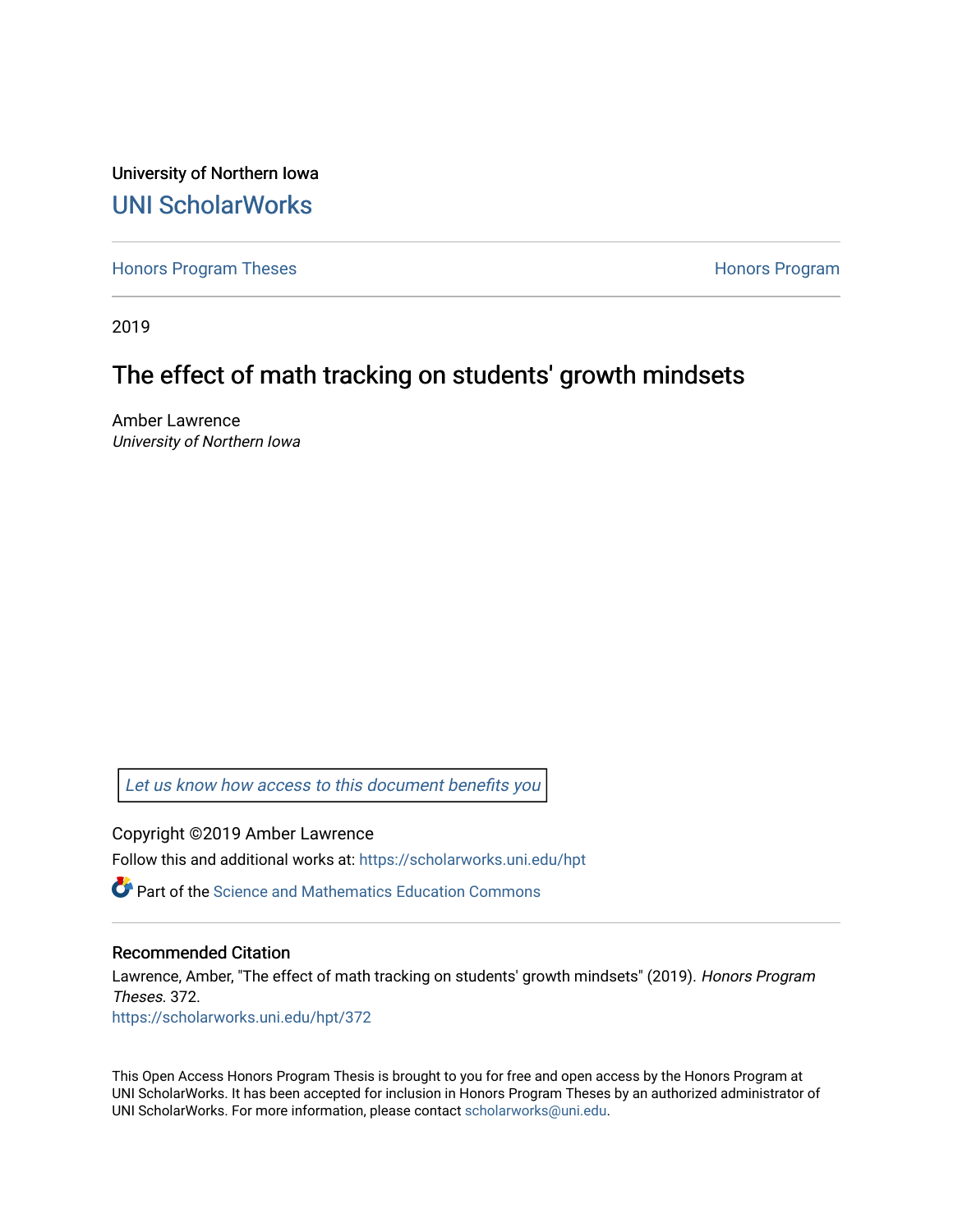# THE EFFECT OF MATH TRACKING ON STUDENTS' GROWTH MINDSETS

A Thesis Submitted

in Partial Fulfillment

of the Requirements for the Designation

University Honors

Amber Lawrence

University of Northern Iowa

May 2019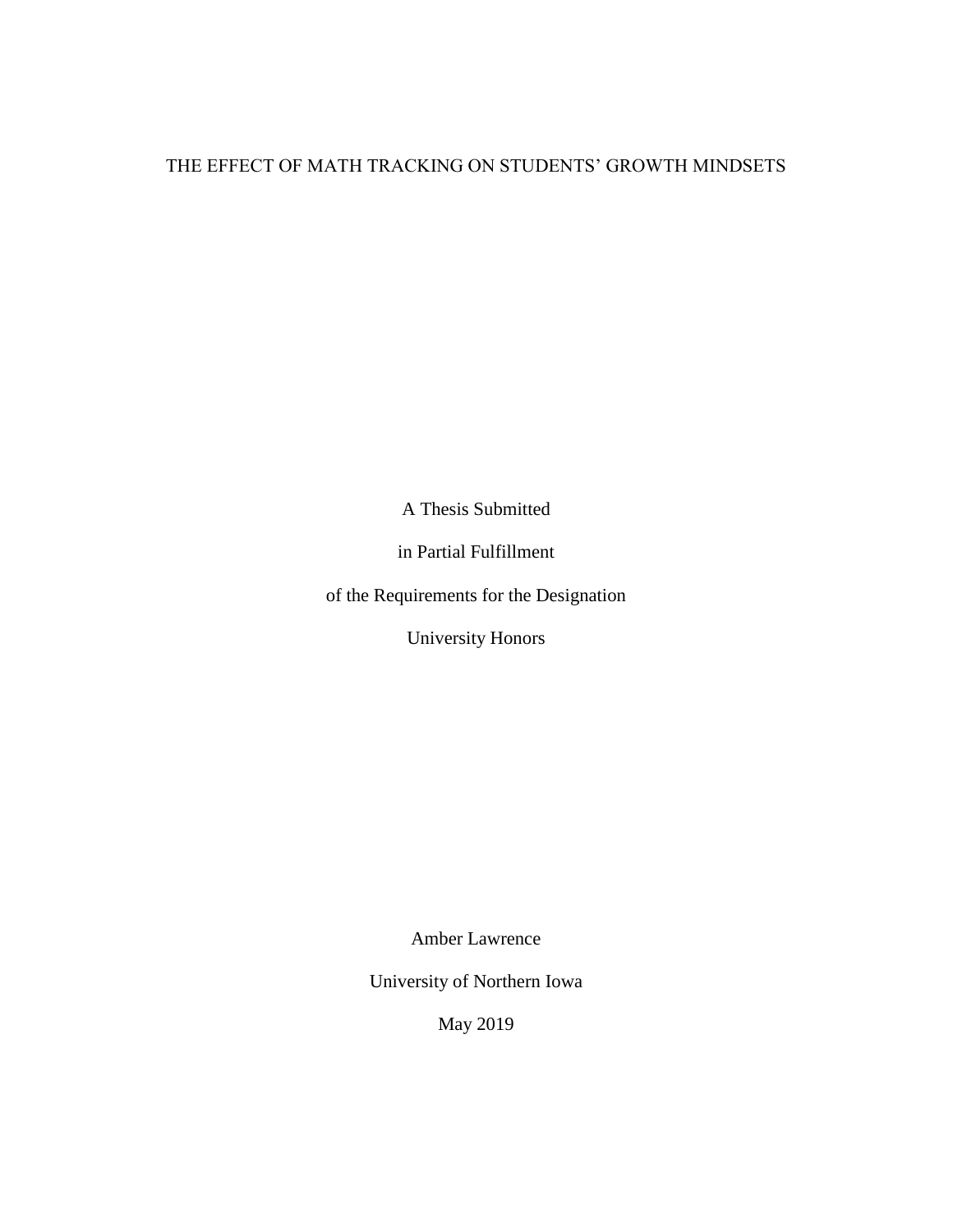This Study by: Amber Lawrence

Entitled: The Effect of Math Tracking on Students' Growth Mindsets

has been approved as meeting the thesis or project requirement for the Designation University Honors.

Date Dr. Elizabeth Hughes, Honors Thesis Advisor, Mathematics \_\_\_\_\_\_\_\_ \_\_\_\_\_\_\_\_\_\_\_\_\_\_\_\_\_\_\_\_\_\_\_\_\_\_\_\_\_\_\_\_\_\_\_\_\_\_\_\_\_\_\_\_\_\_\_\_\_\_\_\_\_\_ Date Dr. Jessica Moon, Director, University Honors Program

\_\_\_\_\_\_\_\_ \_\_\_\_\_\_\_\_\_\_\_\_\_\_\_\_\_\_\_\_\_\_\_\_\_\_\_\_\_\_\_\_\_\_\_\_\_\_\_\_\_\_\_\_\_\_\_\_\_\_\_\_\_\_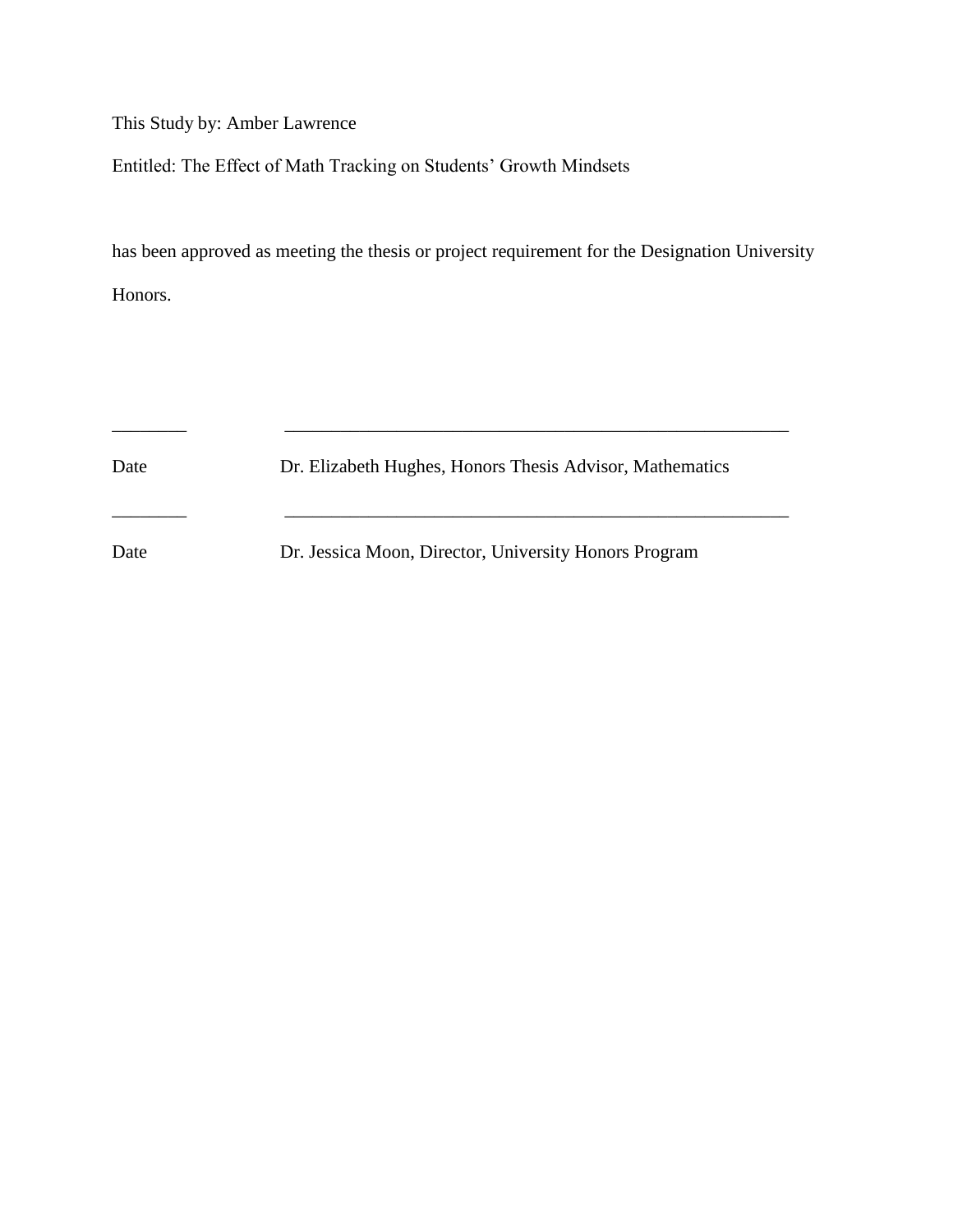#### **Abstract**

This study investigated the effects of tracking in math classes on students' growth mindset in math. A survey was given to students to evaluate their growth mindset in a quantitative way. Students in the 6th, 7th and 8th grade were surveyed. The 6th grade students had not been officially tracked, the 7th grade students were in their first year of tracking, and the 8th grade students had been tracked for over a year. A one-way analysis of variance was performed and showed a statistically significant difference between the growth mindset scores of the students by grade level. A Student's T-Test was performed and found that students in the 8th grade had statistically significant lower growth mindset scores when compared to students in the 6th grade. These results indicate that tracking could be negatively influencing students' growth mindsets and shows that further research into the effect of tracking on students' mathematical mindsets should be performed.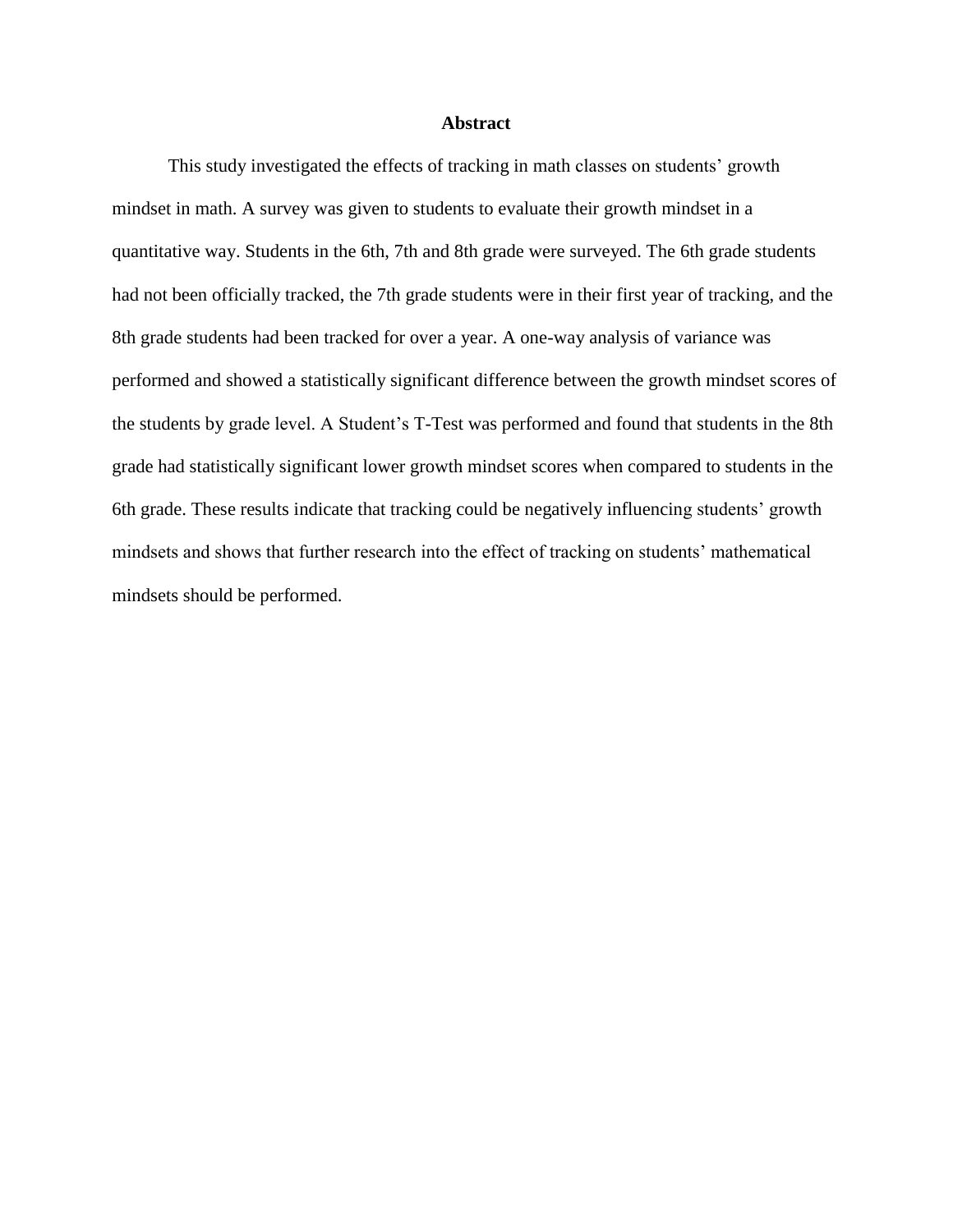#### **Introduction**

Mindset and tracking are both important concepts in education. In recent years, there has been much research done over mindsets and the views students have about their ability to improve their intelligence. Many schools have implemented initiatives to improve the mindsets that students hold. Tracking is a common practice in math in the United States with a majority of students in the United States being placed into tracked math classes by 8th grade (NCTM, 2018). However, the practice of tracking contradicts growth mindset messages. Growth mindset messages encourage students to believe that anyone is capable of high-level learning and that a person can always improve, while tracking places students in unmovable, ability-based groups.

Tracking could be causing students to hold more fixed mindsets and lose out on the many advantages that are associated with a growth mindset such as increased self-efficacy, higher achievement levels, and greater perseverance (Dweck, 1999; Sun, 2018b; Boaler, 2013). A growth mindset is very valuable to students both academically and mentally and should be encouraged in all students.

No research has yet been done on the effects of tracking in math on the mindsets students hold. This study was designed to fill that gap by analyzing the possible impacts of tracking on students' growth mindsets. If the results show that tracking harms students' mindsets, then it indicates that a more critical view of tracking needs to be taken in order to decide if tracking is really beneficial to students or necessary in the education system. This study aimed to find if the direct and indirect messages that tracking sends to students could cause students to hold more fixed mindsets.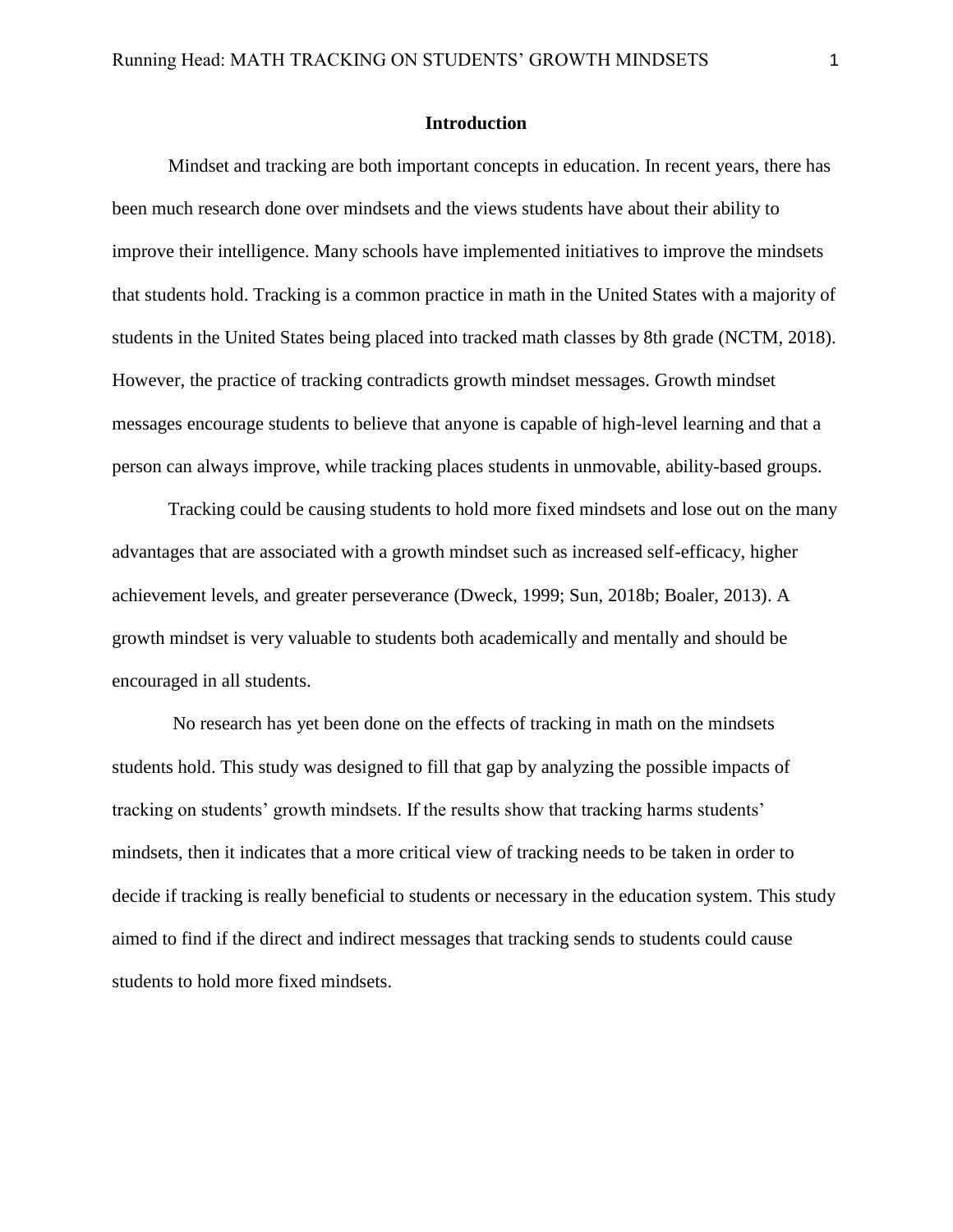#### **Literature Review**

#### **Growth Mindsets**

Dweck pioneered research in mindsets by studying how students responded to failure (Dweck, 2006). She found that there were two main mindsets that students had. Some students responded positively to failure and saw it as a learning opportunity and others gave up. Dweck termed these two views as "growth" and "fixed" mindset. Students with a growth mindset believe that they can increase their intelligence through exercise and practice while students with a fixed mindset believe their intelligence is static (Dweck, 1999). Students can also hold a mix of the two mindsets. Research has found that 40% of students hold a growth mindset, 40% hold a fixed mindset, and 20% have a mix of the two (Boaler, 2013). There are many positives that come from students having a growth mindset. These students have more "grit," higher selfefficacy, and greater achievement when compared with their fixed-mindset peers.

Students with a growth mindset are more likely to persist in a tough situation (Boaler, 2013). This is important in school where students will have to face many problems. Students with a growth mindset are more willing to face challenges and persist longer when encountering challenges (Boaler, 2013; Sun, 2018b). This is because these students do not view failure as a reflection of their own intelligence. In contrast, students with a fixed mindset do well when the material comes easily but struggle when they face challenges (McCutchen, Jones, Carbonneau, & Mueller, 2016). In today's schools, and today's world, students will be facing many challenges and need to be able to handle them head-on and persevere through them.

A student's belief of their ability to achieve their goals is their self-efficacy. Research suggests that mindset influences the development of self-efficacy for individual students (Dweck 1999; Komarrgju & Nadler, 2013). Students with a growth mindset have a higher sense of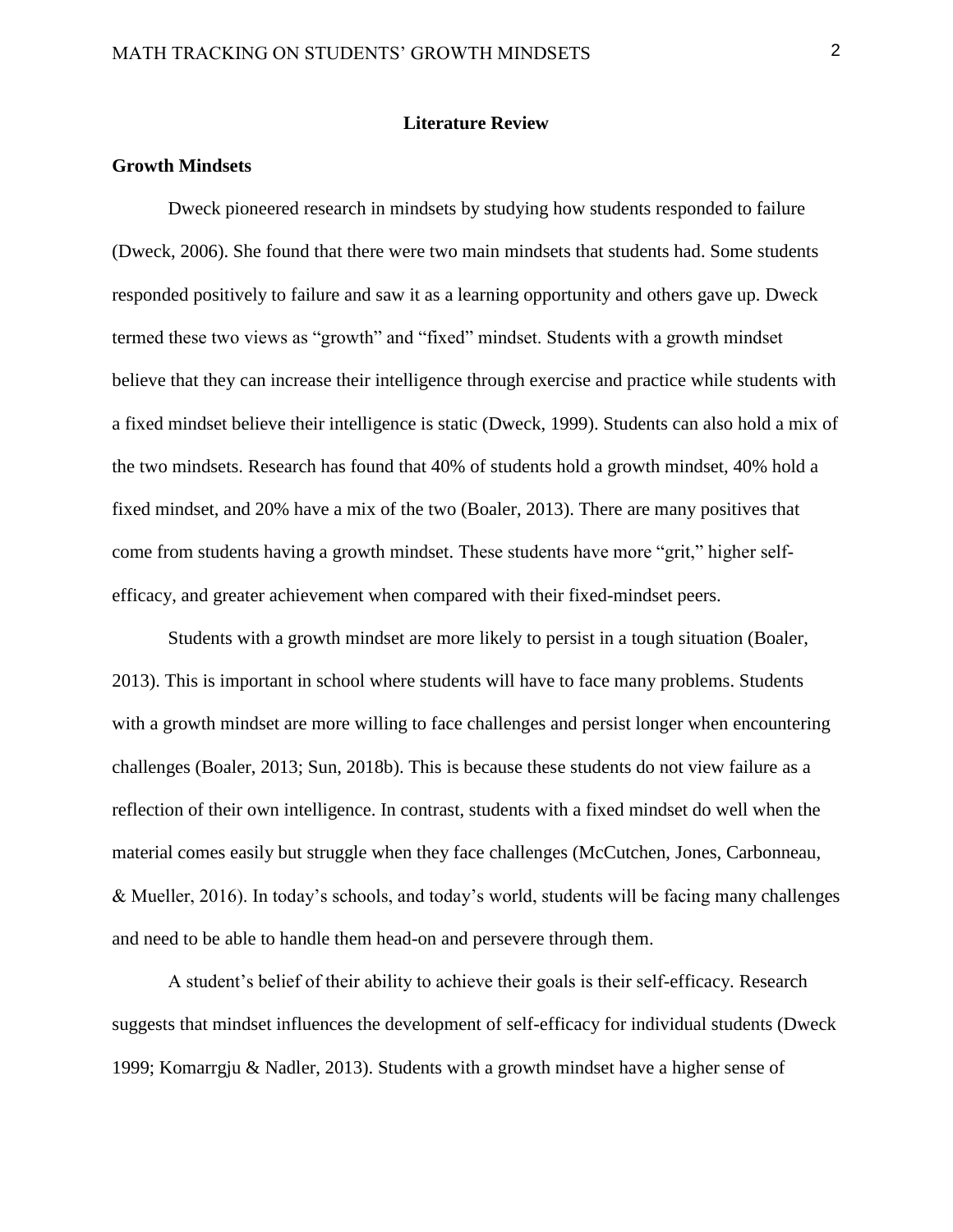perceived self-control of their future academic achievement (Yeager & Dweck, 2012). This is beneficial to students because when students believe that effort leads to achievement, then they will put in more effort. Growth mindset students also are able to use more adaptive coping strategies when faced with stress (Burnette, O'Boyle, VanEpps, Pollack & Finkel, 2013; Doron, Stephan, Boiche, & Le Scanff, 2009). In contrast, students with fixed mindsets have "been associated with poorer emotional states and coping strategies, such as greater worrying about performance on an upcoming test and greater negative effects regarding general academic ability, including anxiety, shame, and hopelessness" (Degol, Zhang, & Allerton, 2017, p.979). Students benefit in many aspects of their life from having a greater self-efficacy.

A growth mindset also impacts student achievement and learning. Students with a growth mindset achieve at higher levels academically (Sun, 2018b). This is likely because these students persist longer when faced with challenges. A growth mindset also leads students to learn the material better (Yeager & Dweck, 2012). Students with a growth mindset are not discouraged by mistakes but see them as a learning experience. They also believe that they can control their intelligence and so they put more effort into learning the material. McCutchen et al. (2016) explains, "Students who believe they will do well are willing to try harder than students who are not expecting to do well, which may then increase academic achievement" (p. 2019). A student's' view of their intelligence can be a self-fulfilling prophecy and can make an impact on their achievement.

A growth mindset is especially important for disadvantaged students. A students' socioeconomic status is a strong predictor of achievement, but it has been found that a growth mindset helps students at low-socioeconomic statuses achieve at levels of students in high socioeconomic statuses. In fact, "students in the lowest 10th percentile of family income who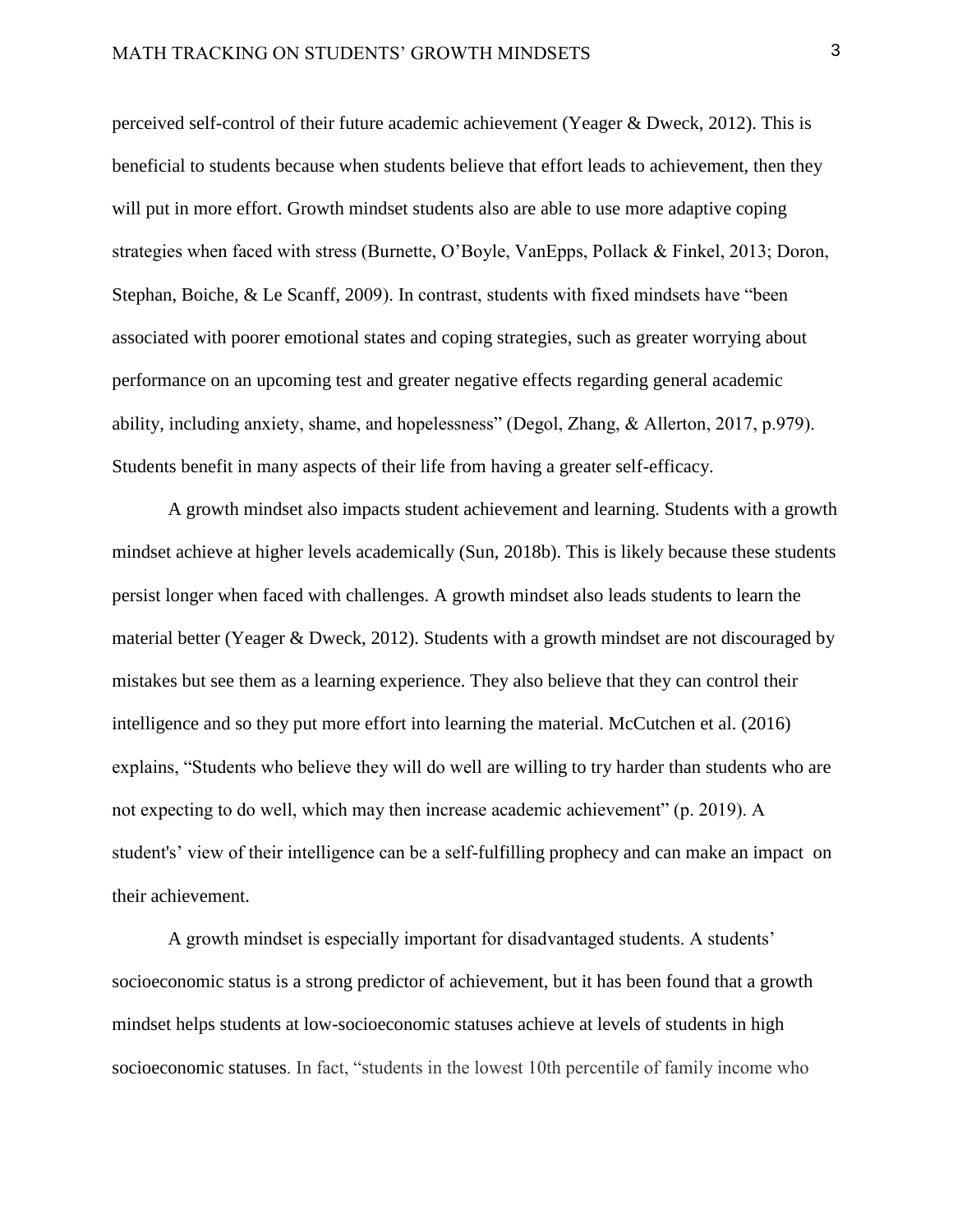### MATH TRACKING ON STUDENTS' GROWTH MINDSETS 4

exhibited a growth mindset showed academic performance as high as that of fixed mindset students from the 80th percentile" (Claro, Paunesku, & Dweck, 2016, p. 8664 ). When intervention is used to encourage a growth mindset in students with a fixed mindset, they begin performing at higher levels immediately (Boaler, 2013). A growth mindset is important to a students' learning and academic achievement.

#### **Growth Mindset in Relation to Math**

A student's mindset is not consistent among all subjects and areas of their life. Students are able to hold different mindsets for different subjects (McCutchen et al., 2016). This means that the mindset a student holds about their language arts ability might not be the same mindset they have about their math ability. However, a student's mindset in one subject can influence their mindset in others (Allen & Schnell, 2016). The mindset a student holds in math could affect how their see their overall intelligence or their belief in their ability to learn other subjects. Math is the subject where it is particularly common to hold a fixed mindset belief (Boaler, 2010). Allen and Schnell (2016) found that, "Most people think they are either born with or without math ability, something they essentially cannot change" (p. 400). This is commonly seen when someone explains that they hate math and just "don't have the brain for it."

This misconception about math intelligence is especially damaging among math educators because of the impact it can have on their students and, unfortunately, it is common among them (Leslie, Cimpian, Meyer, & Freeland, 2015; Anderson, 2018). This leads to educators, often unknowingly, communicating fixed mindset messages about math to students. A common way this might be done is saying to a student "It's okay you're not good a math, you're good at other subjects." This sentiment is meant to be kind but instead it communicates to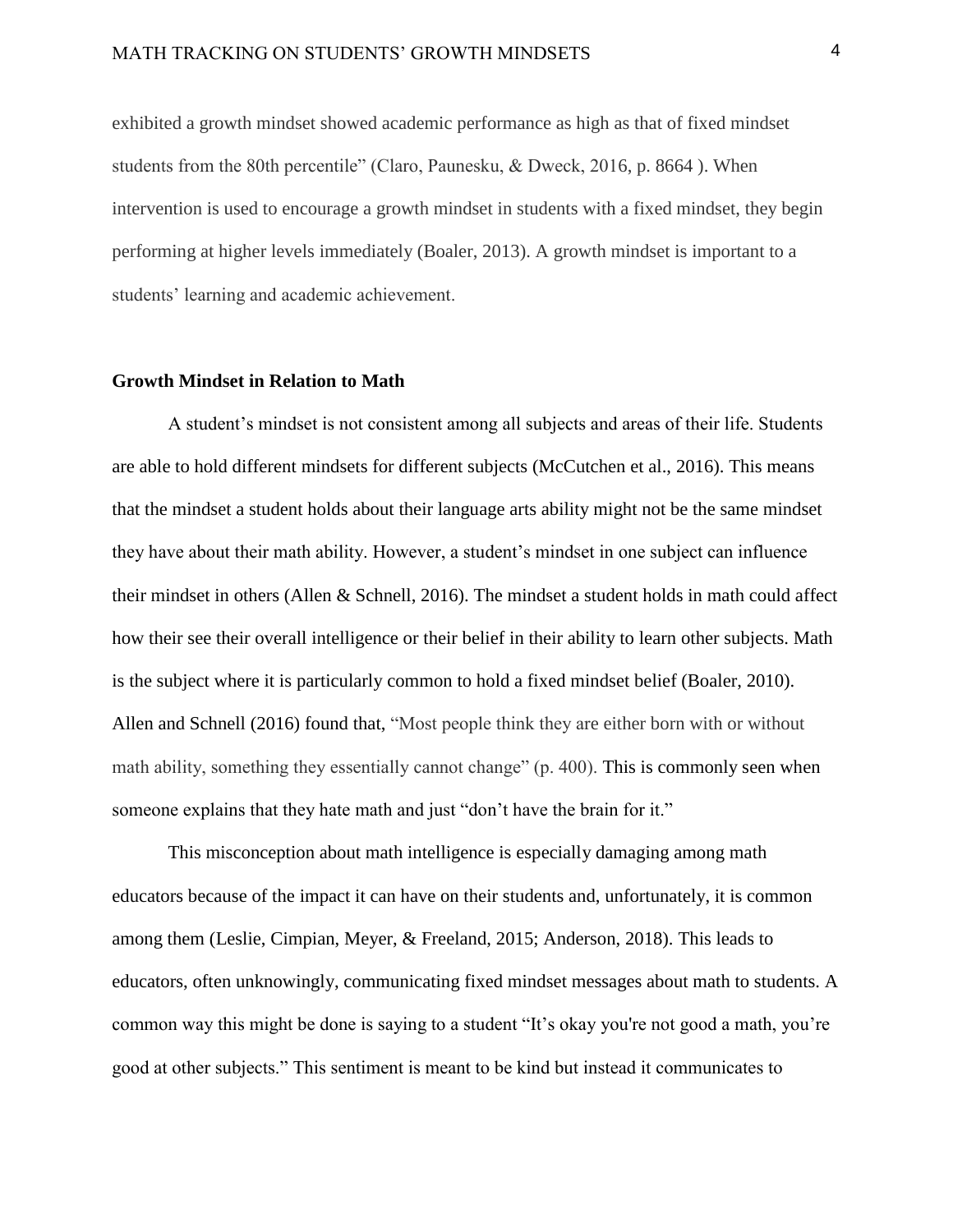students that they cannot do math and that they should focus on what they are good at. Instead, educators should be encouraging students that, with effort, they can improve in their math abilities.

The commonly held belief that people are either born with a gift in math or are not is false. Neuroscience has shown that math is a subject that like all others, is learned through hard work and patience (Anderson, 2018). Boaler (2016) added, "New evidence from brain research tells us that everyone, with the right teaching and messages, can be successful in math, and everyone can achieve at the highest levels in schools" (p. 4). Research has shown that all students can achieve in math and this is the message that teachers need to be communicating to students.

A student's mathematical mindset is crucial to their success. Mathematics identity is important to students and their framing of their knowledge, skills, beliefs, and relationships with math (Allen & Schnell, 2016). As explained above, mindset is an important factor to student achievement. A growth mindset in math increases the level that students perform at and increases students' value and enjoyment of their learning (Boaler, 2013). This is important because not only should students learn at school but they should develop a love of learning. Degol et al. (2017) found that, "mindset positively predicted value, demonstrating that the more an adolescent ascribed to a growth mindset in math ability, the more they valued math" (p. 985). This benefit would lead to more students seeing the value of math and wanting to continue into advanced math classes and math-related career fields.

The students that are most helped by having a growth mindset in math are the ones who are often stereotyped as not being successful in math. Students with growth mindsets are less susceptible to negative stereotypes about their gender and race (Anderson, 2018). Students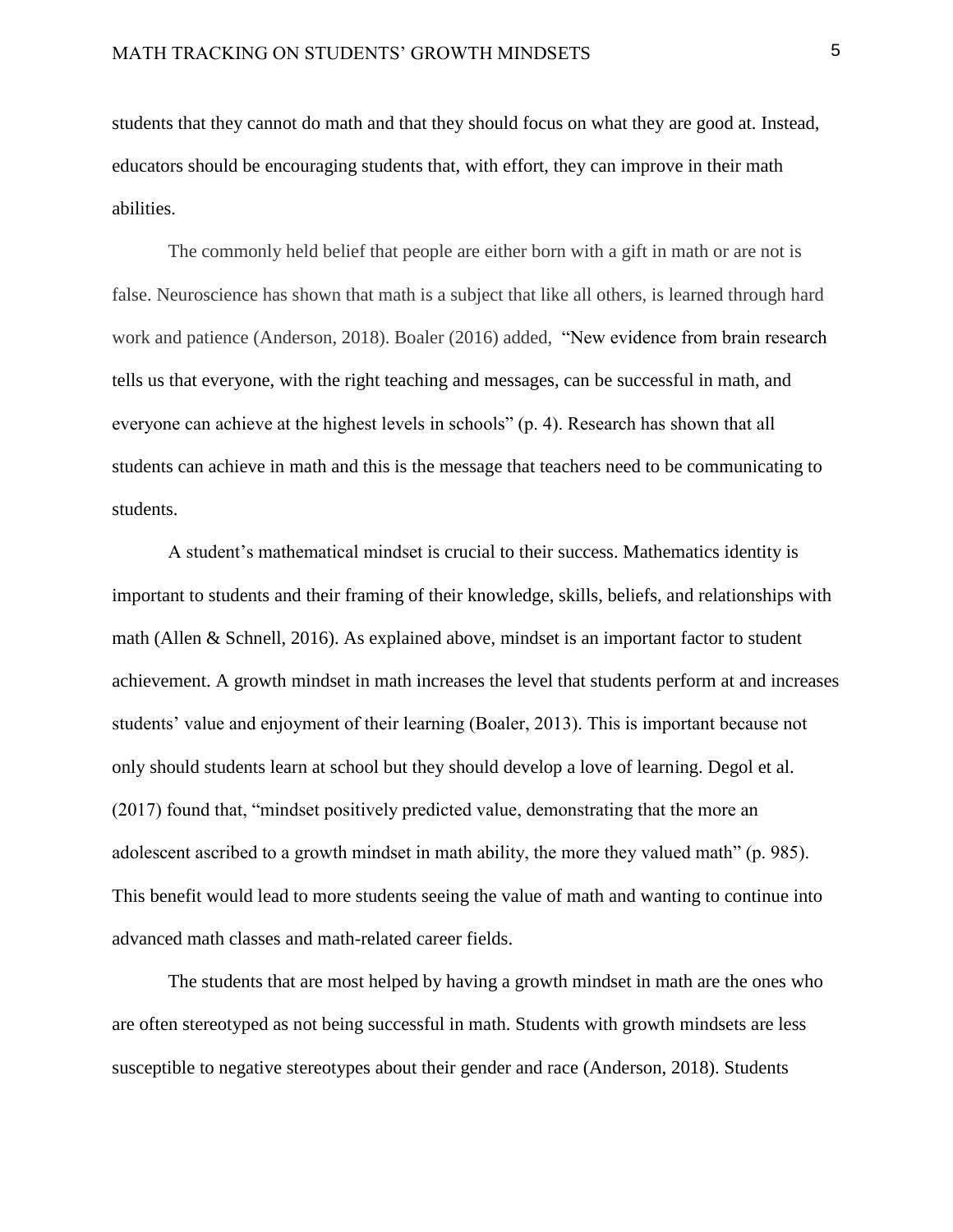commonly stereotyped as not having the "gift" needed to achieve in math are African Americans and girls. In one study, growth mindset has been shown to increase academic performance, especially for youth affected by stereotypes of underperformance in academics (Degol et al., 2017). In another study performed by Boaler, when growth mindset intervention was used it helped to reduce the gender and racial gaps in achievement levels. In fact, it was found that "gender difference in mathematics performance only existed among fixed mindset students" (Boaler, 2013, p. 146). This shows the impact that mindset has on students' achievement. These studies all show the importance of holding a growth mindset in math for students who are commonly stereotyped as not having the gift for math.

The reason that holding a growth mindset might be so beneficial to these students is because a fixed mindset can lead to anxiety and "People's fear and anxiety about doing math over and above actual math ability- can be an impediment to their math achievement" (Beilock, Gunderson, Ramirez, & Levine, 2011, p. 1860). Students with a fixed mindset hold more anxiety about math because they believe their math ability is static and that if they make a mistake, it proves their lack of intelligence. However, once they develop a growth mindset, they realize that mistakes do not reflect their intelligence and there is less fear about math, allowing them to show their higher math ability.

#### **Tracking**

Students are indirectly told fixed mindset messages about math from society and their peers, but tracking is reinforcing this idea even more. Tracking is a form of ability grouping and is a controversial issue in education (Trautwein, 2006). Tracking is when students are placed in different classes based on their perceived ability (Slavin, 1987). Students who are perceived as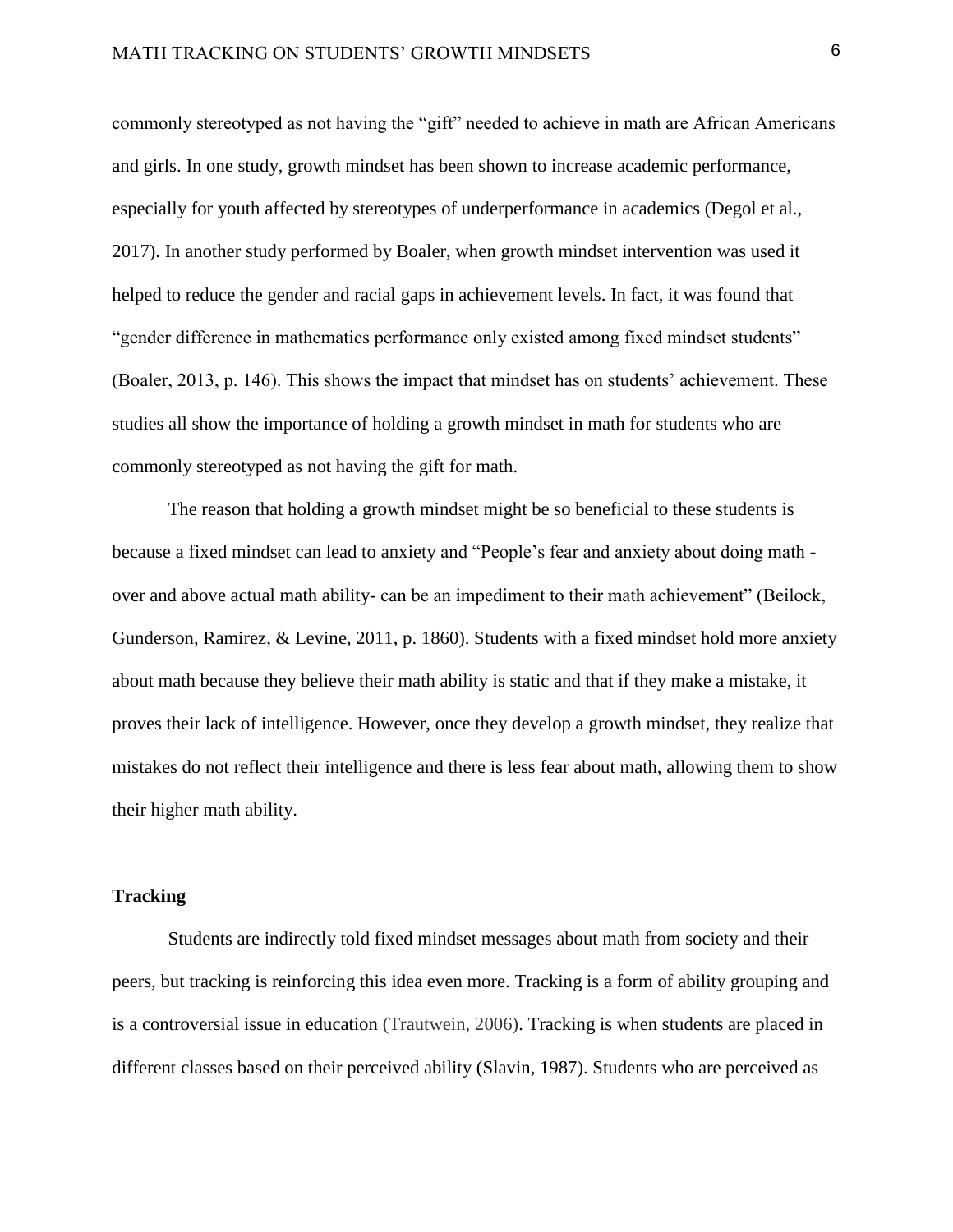being gifted are placed in the high-level track, students who are considered average are in the grade-level track, and students who are thought of as struggling at math are placed in the lowlevel track. Math is the most commonly tracked subject in the United States and students are normally placed in separate tracked math classes in middle school (Boaler, 2013; NCTM, 2018). Middle school is a crucial time when students are developing their identity (Allen & Schnell, 2016). Students should be encouraged to embrace math at this time and not fall into fixed mindsets or view math negatively.

Students might not be explicitly told whether they are placed in the high, middle, or low track but they will find out. Students know who are considered the "smart" ones and who are the "slow" ones and can tell what track they have been placed into (Boaler, 2013). Even very young students can tell what track they are in. In England, it is common to track students in primary school and one student in Year 1 explained that they knew what track they were in because "all the clever students had gone into a different class now" (Boaler, 2010, p. 146). If a 5 or 6-year old student can tell what track they are in, then a middle school student would be able to as well.

The intention of tracking is to allow students to be taught with others at their ability level. But, research shows that tracking harms achievement of the low and middle groups and does not improve achievement of high-attaining students (Boaler, 2013). The National Council of Teachers of Mathematics (2018) says that tracking is "essentially 'educide'" and should be stopped (p. 17). When schools stop tracking and switch to heterogeneous classes, achievement and participation improves (NCTM, 2018). Tracking negatively affects many students.

Tracking enforces fixed mindset ideas in students. Tracking directly tells students what level of intelligence they have and since students rarely move into a higher track, they are indirectly being told that there is no way for them to improve their intelligence. Students are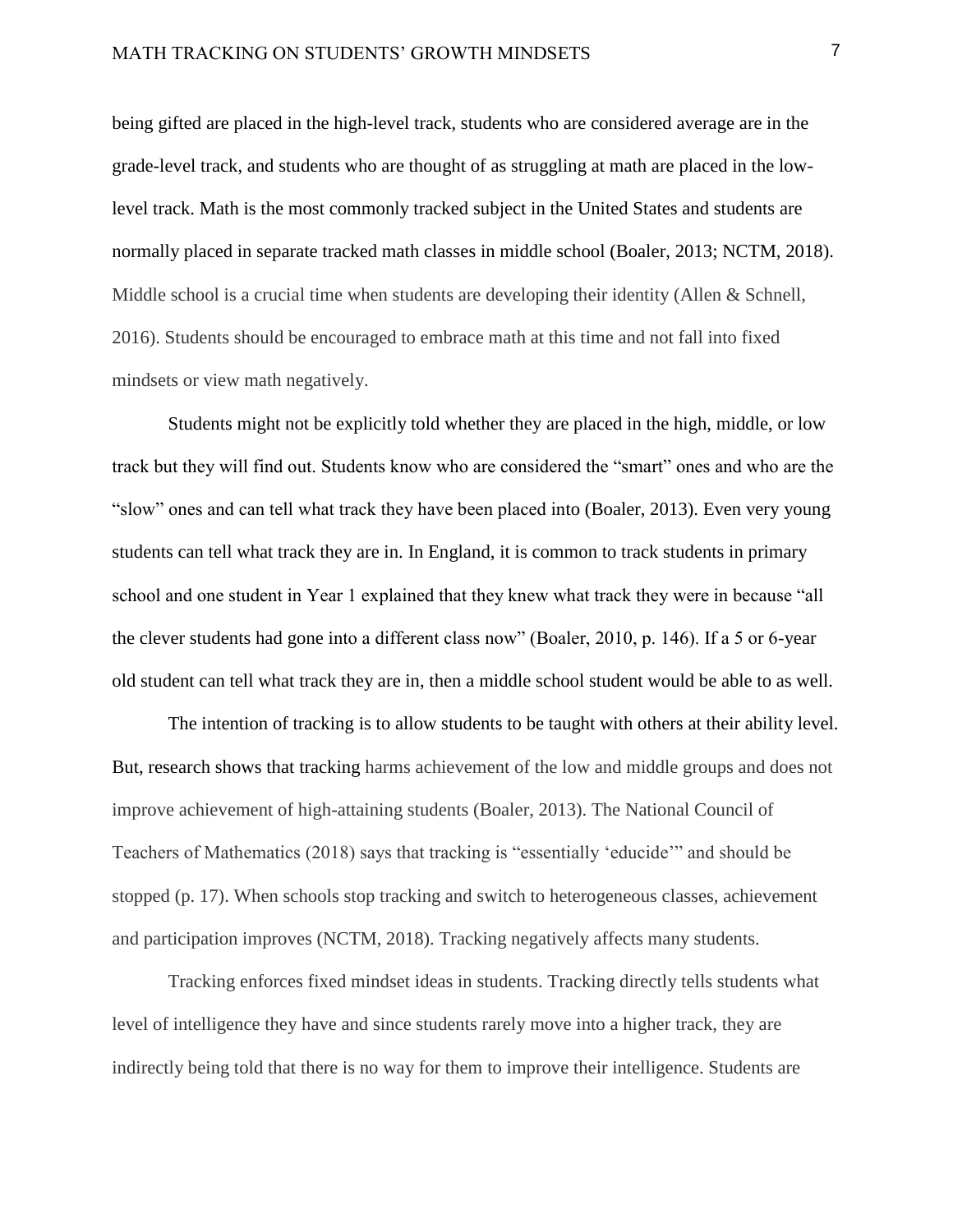## MATH TRACKING ON STUDENTS' GROWTH MINDSETS 8

given the idea that only the top group can handle complex math and the lower group only basic math (Sun, 2018b). This is especially troubling when it is considered that students are placed into tracks in middle school and these students' entire school math career is based off of a test or their teacher's opinion of their ability at that point in time. Allen and Schnell (2016) said, "We cannot say too strongly how important it is for us to reflect continuously on how our own assumptions, and potentially skewed perceptions of students, result in self-fulfilling prophecies" (p. 405). Students might be placed into the wrong track or by placing a student into a low track it can lead to that student achieving at lower levels because the expectations placed on them are low. All students need be held to high expectations and know that their effort can lead to greater achievement.

Teachers cannot communicate messages to students about growth mindset and that all students can achieve while at the same time having students placed in nearly unchangeable groups based on what their intelligence is perceived to be. Instead, heterogeneous classrooms where all students are taught challenging math concepts should be implemented. By providing all students with the opportunity to work on high ceiling, low floor, advanced math concepts, all students are given high expectations and sent the message that they can do high-level math (Sun, 2018a). This will then promote a growth mindset in students about their ability to be successful in mathematics.

#### **Methodology**

This study focused on identifying what influence tracking has on the mathematical mindset students hold. A survey of mindset questions relating to math was given to 6th through 8th grade students. The survey used a Likert scale which ranged from strongly disagree to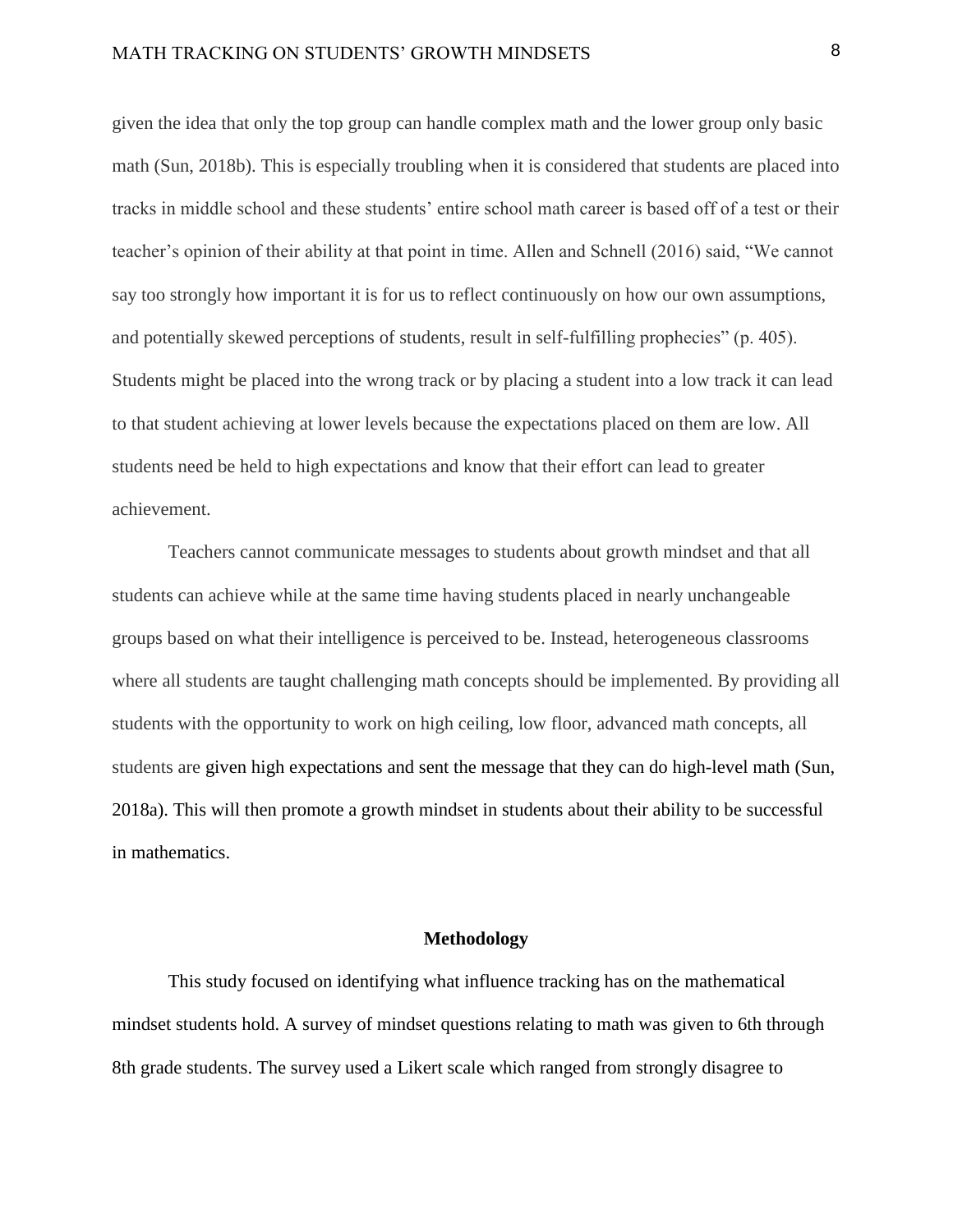## MATH TRACKING ON STUDENTS' GROWTH MINDSETS 9

strongly agree. The level of agreement was then converted into a numerical value. This allowed the results to be quantitative and a statistical analysis was run to determine significance. The results of the study were analyzed using a one-way analysis of variance and then a Student's Ttest to determine between what two variables the significance occurred.

The null hypothesis of this study was that if tracking had no influence on students' growth mindset scores, then there would be no statistically significant change between the mathematical mindset scores of the 6th, 7th, and 8th grade students surveyed. The alternative hypothesis was that tracking would influence students mathematical mindset scores and that the higher a student's grade level, the lower their mathematical mindset score would be.

#### **Participants in the Study**

The participants of this study were 6th, 7th, and 8th grade students from the public school district of Cedar Falls. This district has 5,614 students, pre-kindergarten through 12th grade, and 22.2% of students qualify for free or reduced price lunch. Of the students in the district, 3.6% are considered English language learners (ELL) and 11.8% of students receive special education services. This district has a high graduation rate (96.2%) and has higher than state-level proficiencies in mathematics.

The participants all came from Lincoln Elementary School, Peet Jr. High School, and Holmes Jr. High School. These schools were selected because they were the ones in which the district gave permission for the survey to be conducted. All 6th through 8th grade teachers in these buildings were contacted and permission was requested to conduct the survey in their classes. The survey was conducted in the classroom of three teachers at Lincoln Elementary, three teachers at Peet Jr. High, and three teachers at Holmes Jr. High. At the junior high schools,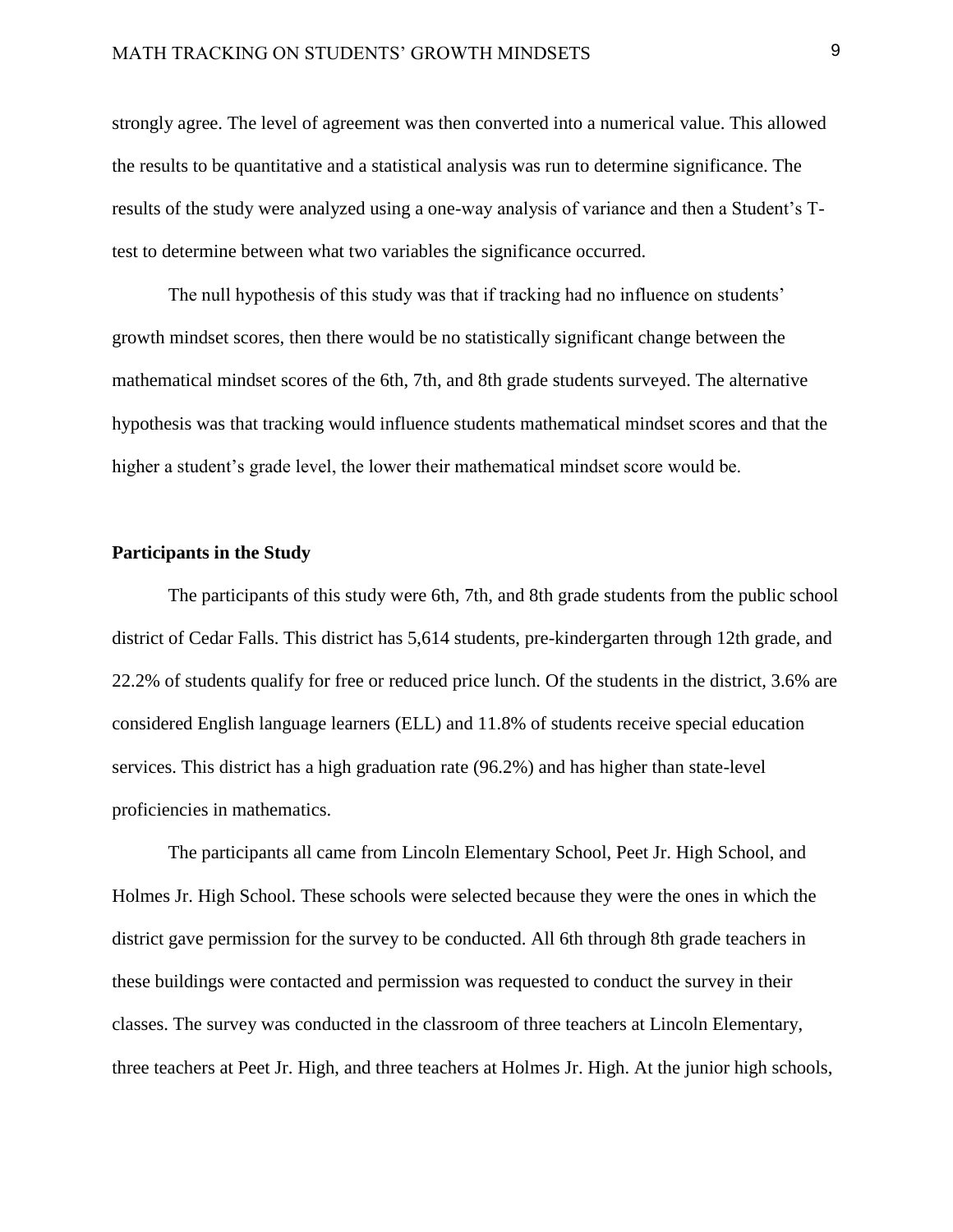three of the teachers' class periods were surveyed. A total of nine classes were surveyed at each junior high school, three classes at the elementary school, and a total of twenty-one classes were surveyed from all three schools. All students in these classes were invited to participate in the study. Physical or electronic permission forms were sent to parents and guardians of the students. Students whose guardians gave permission were then able to assent to participate in the survey. A total of twenty-four 6th graders, sixty-eight 7th graders, and fifty-two 8th graders participated in the survey.

In the Cedar Falls School District, most students are not officially placed in tracks until they begin junior high school in 7th grade. However, some 6th grade students from the elementary schools are able to take honors math courses at the junior high schools. At Peet Jr. High, students can be tracked into a low-level, grade-level, or honors courses. At Holmes Jr. High, students can be tracked into a low-level or a grade-level course in 7th grade and a lowlevel, grade-level, or honors course in 8th grade. Students from each class level were included in the survey of junior high students.

At Lincoln Elementary, students do not have official tracks but 5th and 6th grade students are "soft" tracked. This means students are pre-tested for each unit and placed into different math classes based on their score for that unit. There is a low-level, grade-level, and high-level class. At the start of a new unit, students have the chance to change what class they are placed in based on their knowledge of that unit. So, students could be in a low-level, grade-level, and high-level class all in the same school year. Since students have the ability to move between the different classes each unit, this is not official tracking. Students from each class level were included in the survey of the elementary school students.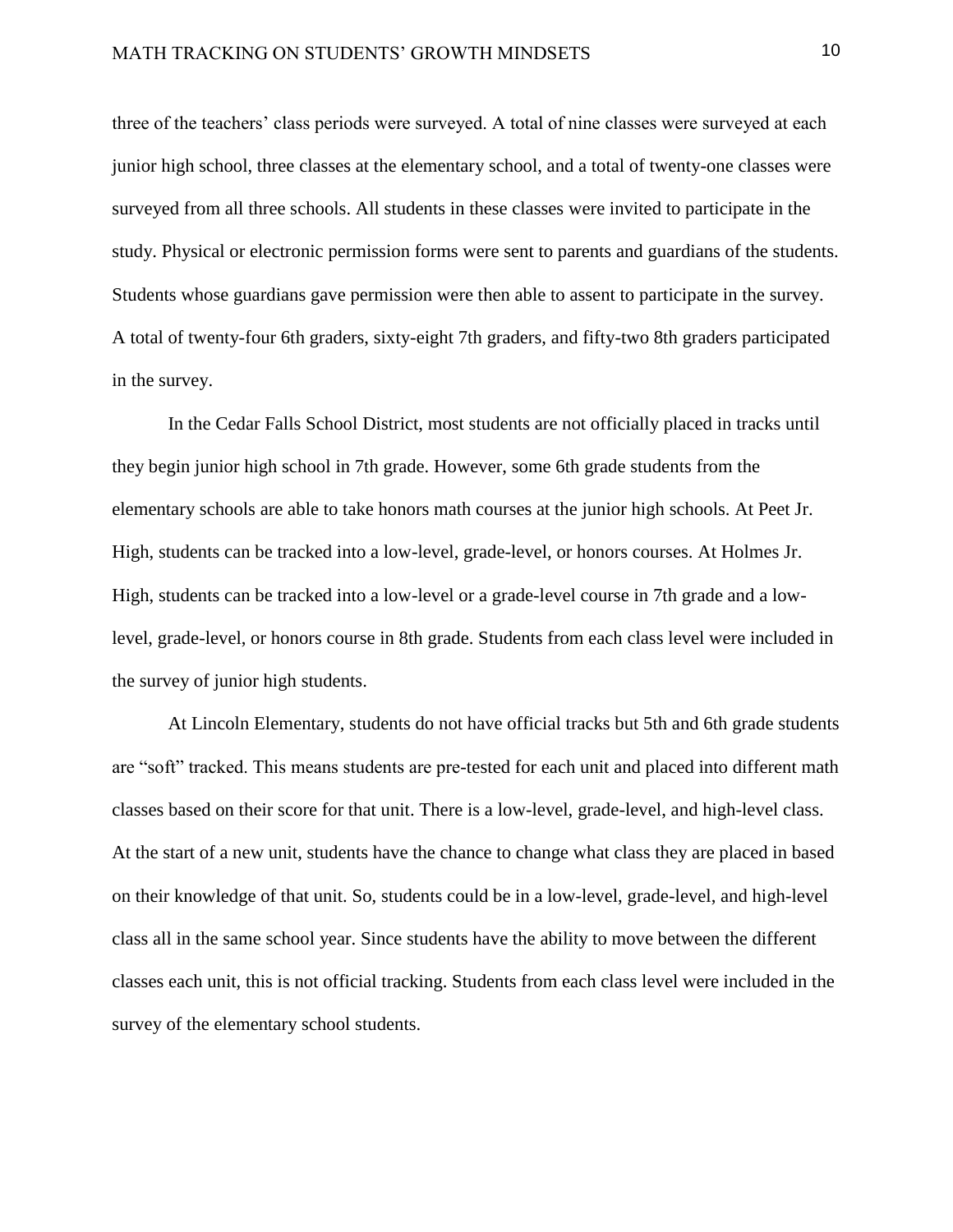Originally, students in 4th, 5th, 6th, 7th, and 8th grade were going to be surveyed in order to receive data on students' mindsets before soft tracking occurred in the 5th grade and after official tracking began in 7th grade. Unfortunately, permission was not able to be received from 4th and 5th grade teachers and so 4th and 5th grade students were not able to be surveyed. Instead, the study focused on students' mindsets before and after official tracking began in 7th grade.

#### **Data Collection**

Data were collected using a survey to measure students' mathematical mindsets. Questions for the survey were based on Dweck's (2006) questions used in her studies of mindset. The questions were adapted slightly in two ways. Dweck's questions were designed to address a person's mindset about their general intelligence; the survey questions were modified in order to focus on the mindset the participant holds about their mathematical intelligence. Second, the language was changed to be more accessible to middle school-aged students.

The survey was designed to measure students' mathematical mindsets quantitatively. The design that Claro et al. (2016) used in their study of students in Chile was used as a basis for formatting the survey. A statement was given and then students rated their agreement to that statement using a Likert Scale. The scale included strongly disagree, disagree, neutral, agree, and strongly agree. An example of a statement in the survey is, "You can learn new things, but you can't really change how smart in math you are." See Appendix A for a full copy of the survey given to the students.

To administer the survey, a time was coordinated with the classroom teacher to come into their class. Students whose guardians gave permission for them to participate were given a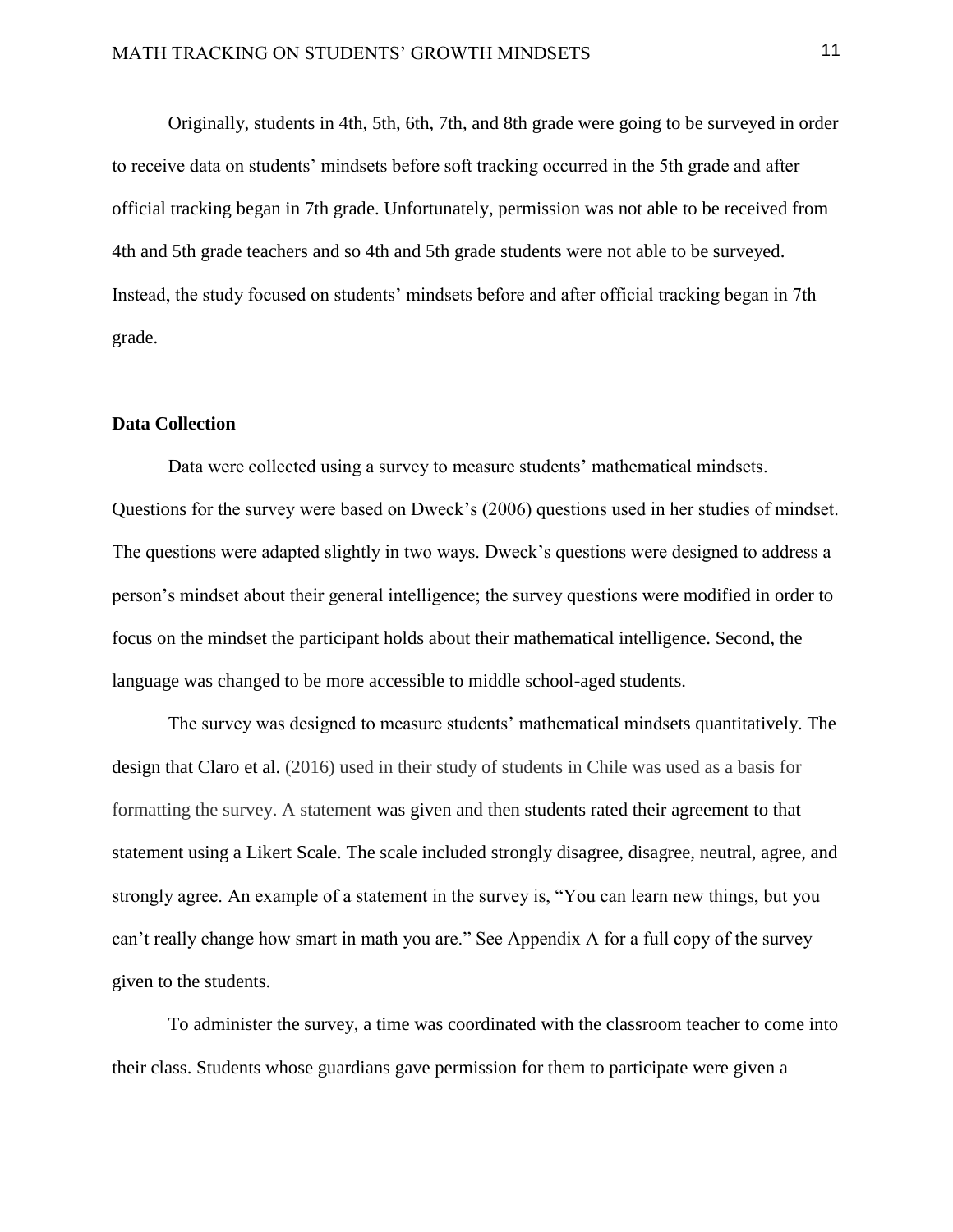student assent form, the survey, and verbally told the instructions. A brief introduction of the purpose of the study was given and it was explained that the survey would be anonymous and that the students could decide if they wanted to participate. An explanation of how to complete the survey was given using an example statement that was unrelated to math or mindset. It was explained to the students that there is no right or wrong answer to any of the questions and that they should answer how they feel. If students agreed to take the survey, they signed the student assent form and wrote down their grade level. Students were then provided as much time as needed to complete the survey and the survey administer was there to offer assistance if needed.

#### **Data Analysis and Results**

Before analyzing the data, the surveys were separated by grade level and then assigned a number for anonymity. That number was used when scoring the surveys and organizing the data on an excel document. Students who did not complete the entire survey were removed from the data analysis. This left twenty-four 6th graders, sixty-five 7th graders, and fifty 8th graders.

The survey data was evaluated based on the method used by Claro et al. (2016). Using the Likert Scale, the questions' level of agreement was given a value from one to five. A value of one was given to strongly agree and a value of five was given to strongly disagree. Five of the questions on the survey were reverse scored. For those questions, a value of one was given to strongly disagree and a value of five was given to strongly agree. The average of all of a student's responses were their mathematical mindset score. Students with a growth mindset in mathematics had a score closer to five and a students with a fixed mindset in mathematics had a score closer to one. Then, the average numerical score for each grade level was found. The average score for 6th graders was 4.149, for 7th graders was 4.057, and 8th graders was 3.872.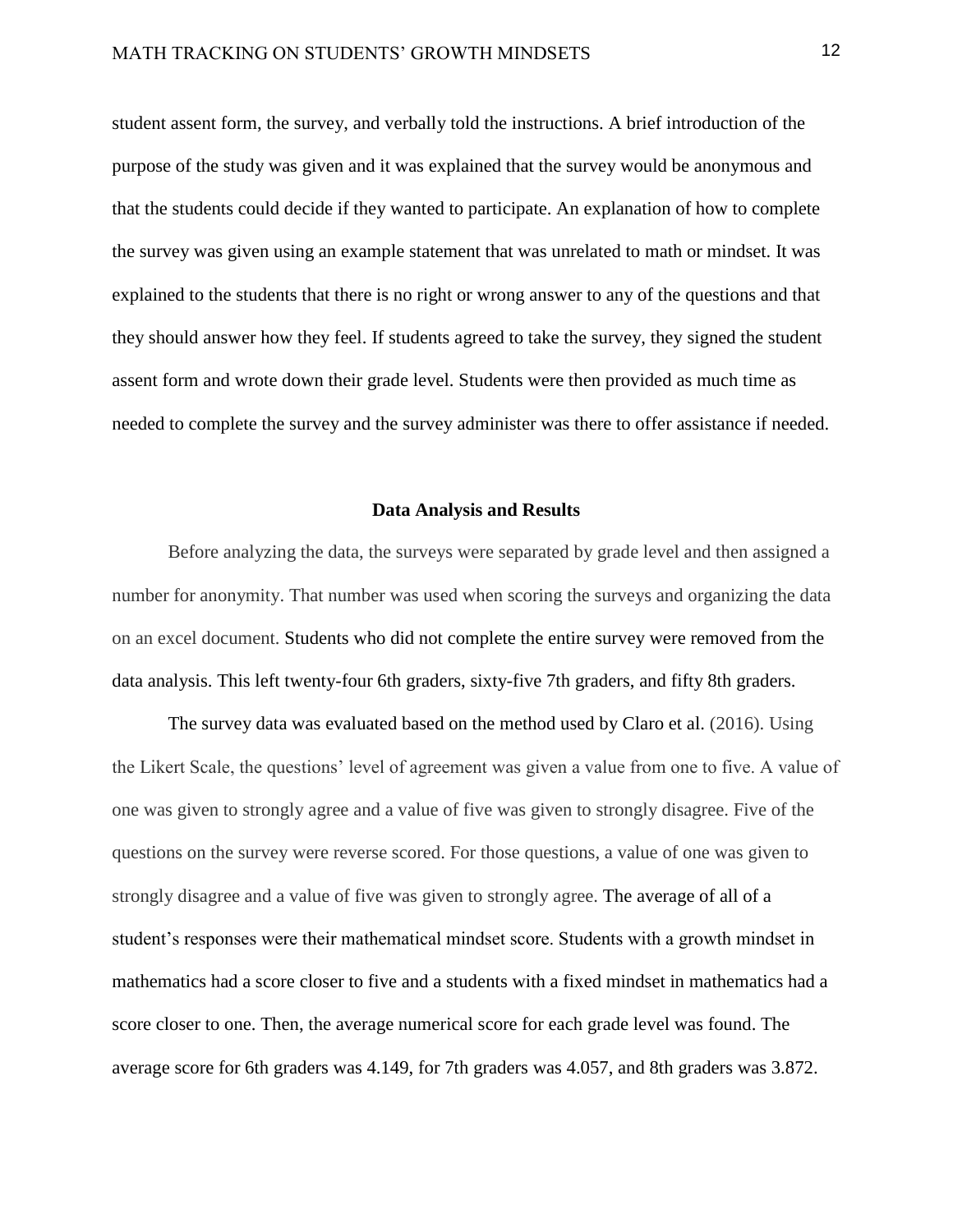| Grade | <b>Population Size</b> | <b>Mean</b> | <b>SD</b> |
|-------|------------------------|-------------|-----------|
| 6th   | 24                     | 4.149       | 0.449     |
| 7th   | 65                     | 4.057       | 0.425     |
| 8th   | 50                     | 3.872       | 0.577     |

**Figure 1**

Analysis using a one-way analysis of variance (ANOVA) was run on the mean data and results showed there was a significant difference between the grade levels (F= 9.903, P= .002). Post hoc tests were run using Student's T-test and found that the significant difference was between the scores of 6th and 8th graders (P= .004). This showed that 8th graders had a significantly more fixed mindset score in math than 6th graders. As a precaution, analysis was also done using an ANOVA on the total score  $(P = .002)$ , a Kruskal-Wallis test on the mean score  $(P=.021)$ , and a Kruskal-Wallis on the total score  $(P=.018)$ . All also found a significant difference between the mindset scores of the grade levels.

The composition of growth, mixed, and fixed mindsets by grade level were also found. Students with scores between 1-2.5 were considered to have a fixed mindset, students with scores between 2.51-3.5 were considered to have a mixed mindset, and students with scores between 3.51-5 were considered to have a growth mindset. The mindset of each student was found. Then the percentage of students with growth mindsets, mixed mindsets, and fixed mindsets by grade level were found. Figure 2 displays the results.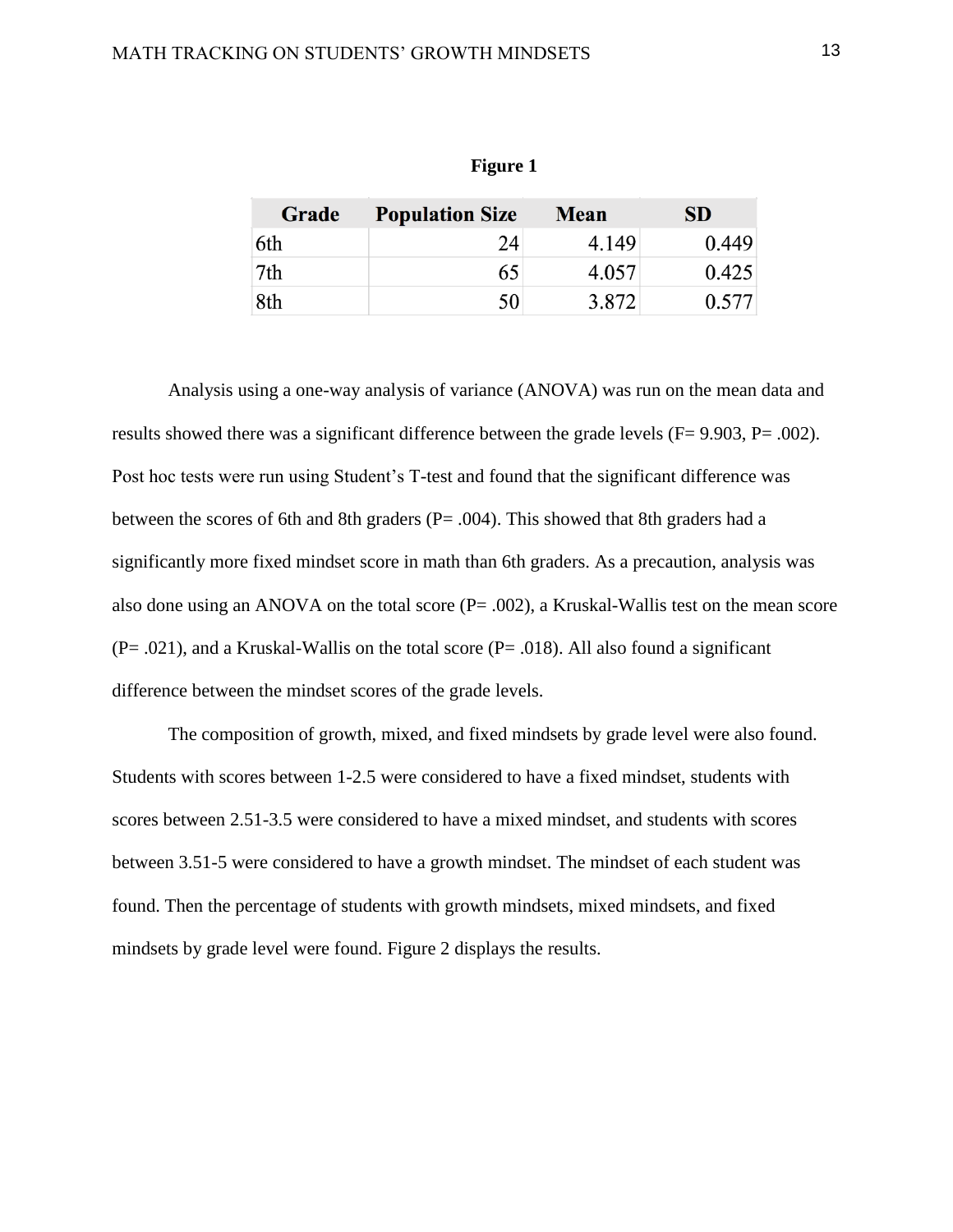

**FIGURE 2** 

#### **Discussion**

This study looked at the influence that tracking in math classes had on students' growth mindset in math. Students in 6th through 8th grade were given surveys to gauge their growth mindset scores. The result of this survey showed a significant difference in the growth mindset scores of students in 6th, 7th, and 8th grade. Students in 8th grade had statistically significant lower growth mindset scores compared to 6th grade students. The data supported the alternative hypothesis and rejected the null hypothesis.

Tracking reinforces fixed mindset ideas in students. By placing students into different tracks, it is directly communicating the idea to students that they are either low-level, gradelevel, or high-level in math. Students begin to believe the messages that they receive. Even while conducting this survey, one student asked, "Why am I with all the smart kids?" When students are told that they are not smart in math, they listen and they stop thinking that they have any ability to change their math level. If students are told in school, a place whose goal should be to help them learn to their full potential, that their potential is "low-level" then students do not think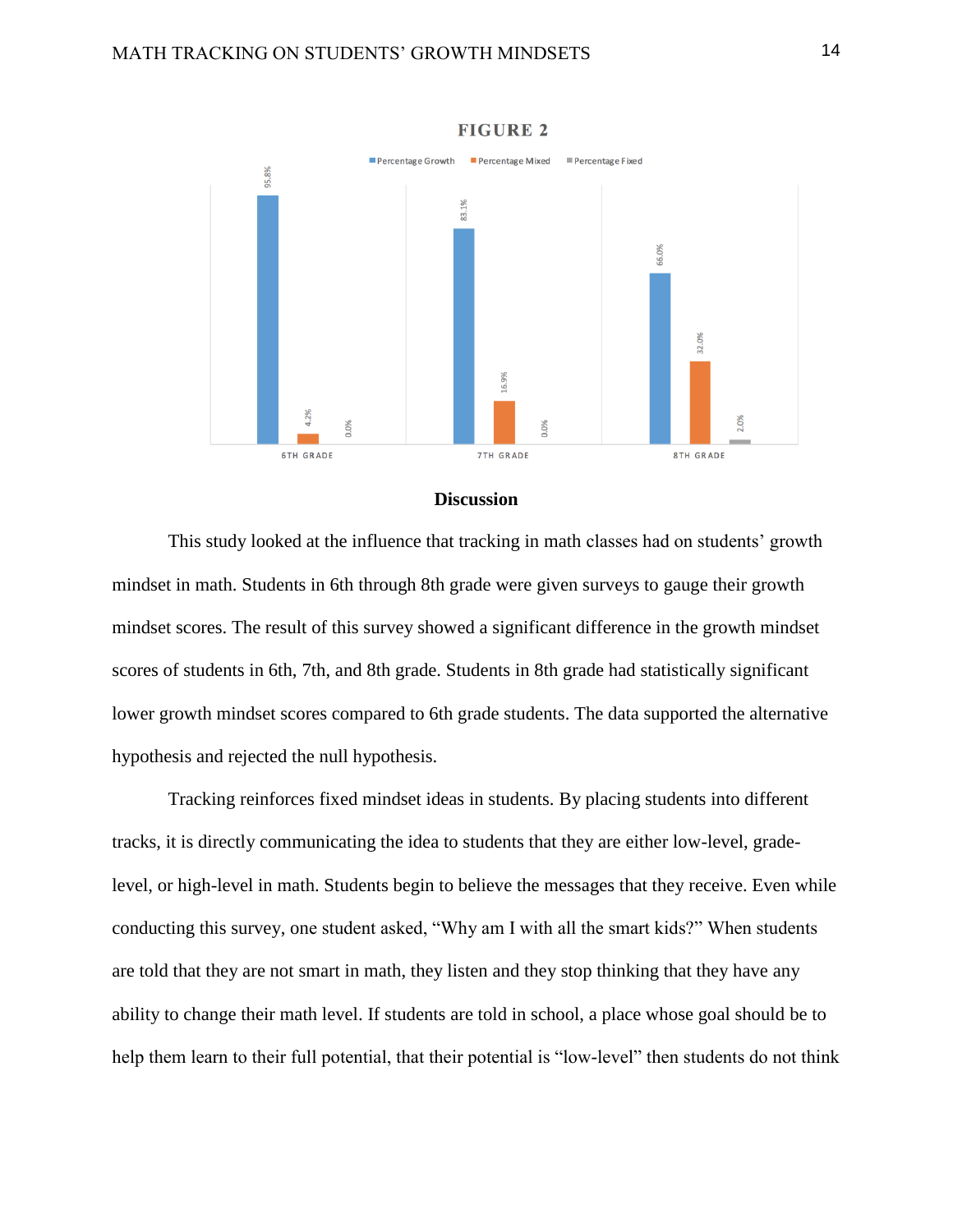they can do better than "low-level." A key practice in teaching is holding each student to high expectations, tracking does the opposite.

Tracking can also lead to self-fulfilling prophecies because "students who believe they will do well are willing to try harder than students who are not expecting to do well, which may then increase academic achievement" (MuCutchen et al, 2016, p. 2019). Students placed in lowlevel tracks are directly being told that their school does not expect them to do well and they cannot handle the content the other students in the higher-level tracks are doing. This can lead to students believing they cannot do well and so they put in less effort and do not do well. What track a student is placed in can affect their ability, especially when you consider the teachers assigned to different tracks. It is common for more experienced and effective teachers to be the ones who teach the highest tracks. This leaves the teachers with the least experience to help the students with the most need (Bush, 2019). Tracking is leading students, who are already perceived to be low-level, to struggle even more in mathematics.

A key part of growth mindset is that students have self-efficacy; they believe that they have the ability to improve their intelligence. These students will put in more effort because they trust that their effort will lead to greater achievement (Yeager & Dweck, 2012). Tracking goes against these ideas. Often only the highest level tracks are taught advanced concepts and skills which implies that the students in the low-level tracks, no matter the amount of effort they put in, will never be able to learn that content (Boaler, 2011). The track students are placed into in middle school impact the classes the students are placed into in high school (Bush, 2019). Students cannot have self-efficacy and believe they can improve their math intelligence when tracking restricts them to the level of math ability they had during one year of middle school.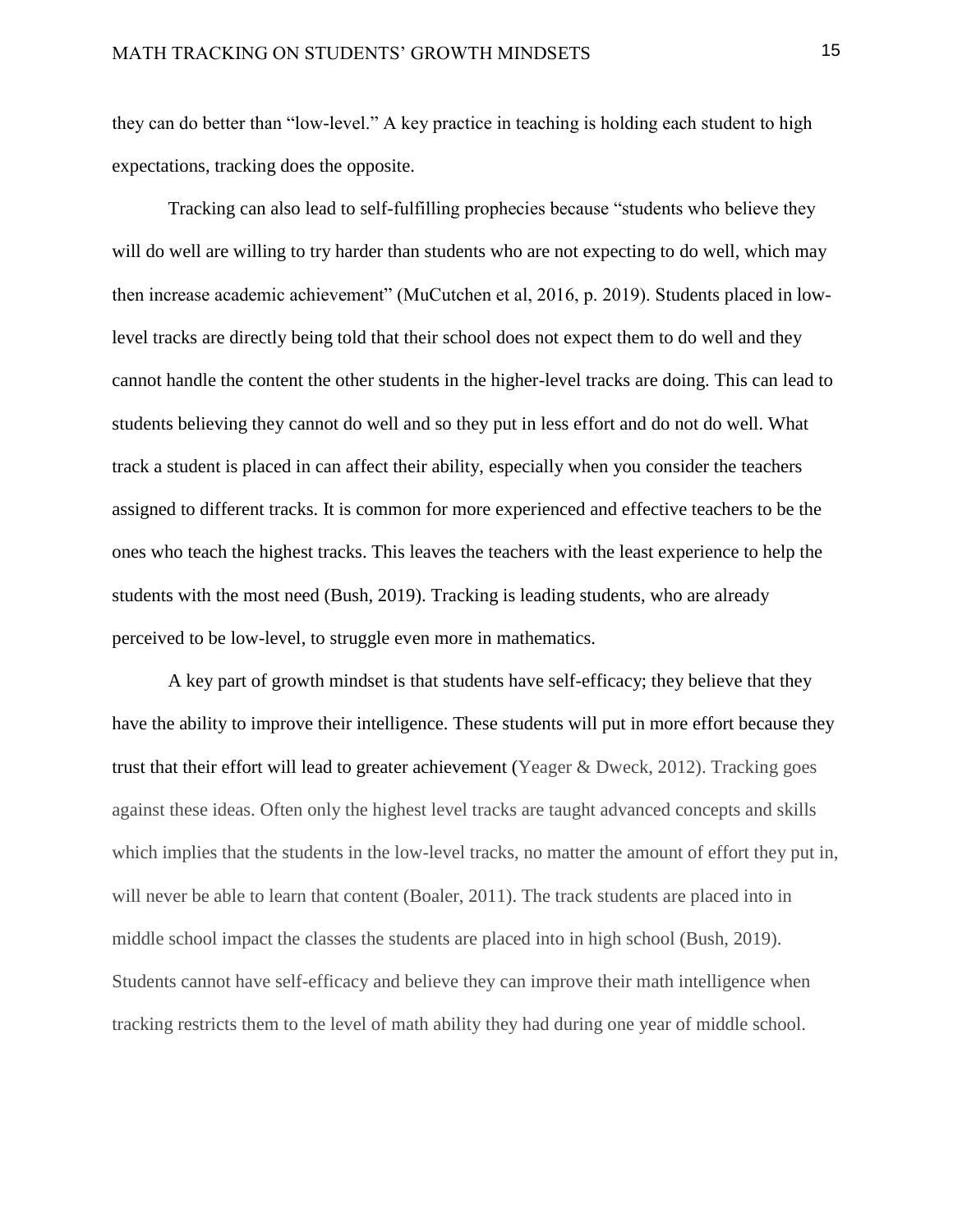Students need to be told the message that every one of them can achieve high-level learning in mathematics. Research has found that "everyone with the right teaching and messages, can be successful in math, and everyone can achieve at the highest levels in schools" (Boaler, 2016, p.4). Sending this type of message to students helps them develop growth mindsets and schools should be striving for all students to hold growth mindsets and have the benefits that are associated with them. Tracking sends messages to students that directly go against growth mindset messages.

Growth mindset does not suggest that all students are equal in their ability in mathematics. Students have different levels and different needs. However, growth mindset does suggest that the level a student is at, at one point and time in their life, does not mean they are incapable of ever improving. Tracking removes many students' chance to increase their ability level. There are many ways to help all students succeed that do not include putting those perceived as being low-level at math in separate classrooms. Boaler (2016) suggested heterogeneous classrooms where all students are given low-floor, high ceiling questions. This allows student who struggle in a concept to still be able to complete the problem and students who excel in that concept to go further and deeper into the mathematics of the problem. In this type of classroom, all students are able to believe that they can improve their math ability.

A surprising result from the survey was how high the mathematical mindsets were for all the students surveyed. There was only one student from all grade levels that would be categorized as having a fixed mindset (see Figure 2). All other students had mixed or growth mindsets. The results are especially uplifting when compared with other studies that have found around 40% of students to hold fixed mindsets (Boaler, 2013). This could possibly be influenced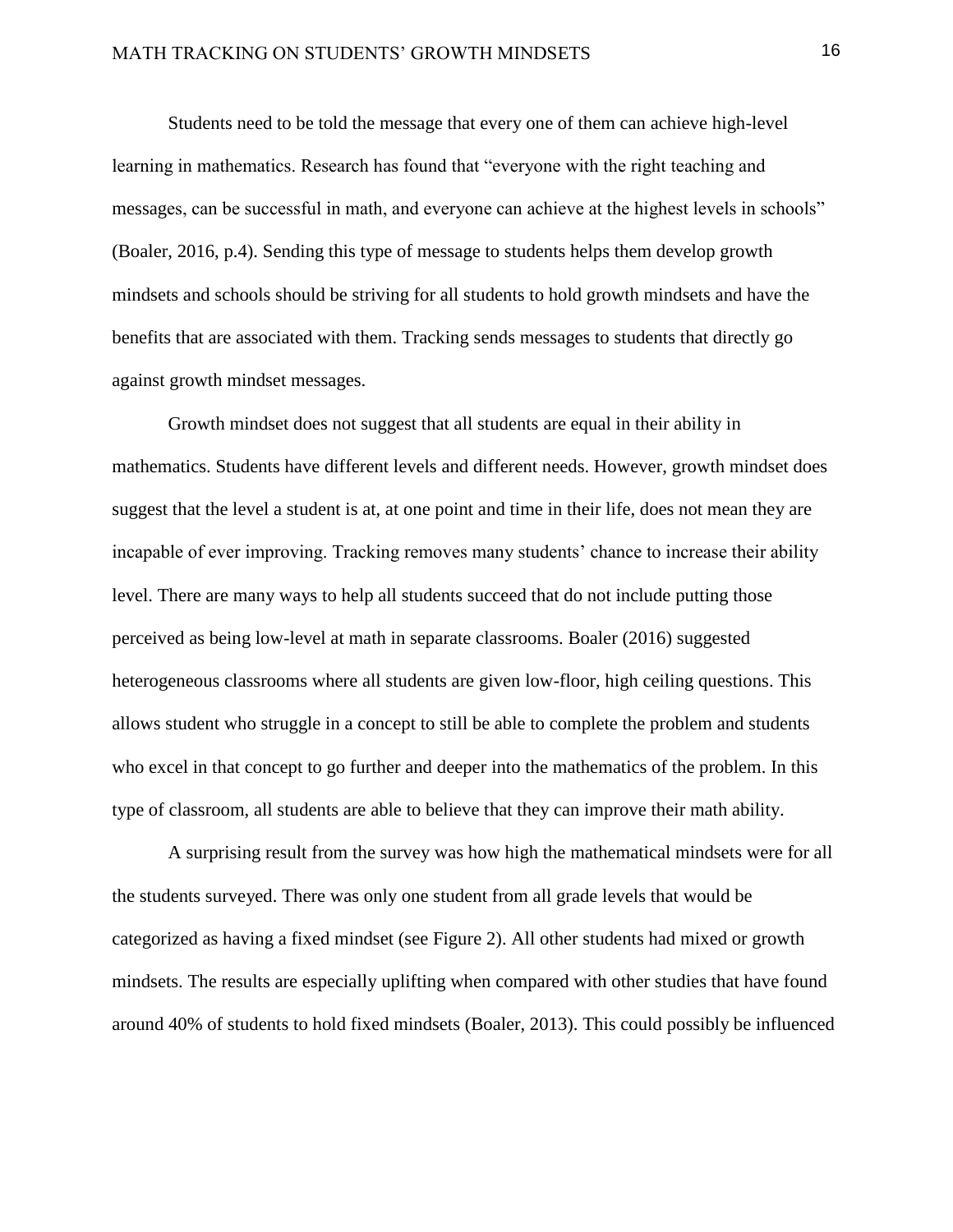by the schools' culture or the home lives of the students. This is something that could be interesting to look into further.

#### **Limitations and Recommendations for Further Research**

The original version of this study was not able to be completed. The initial plan was to survey students in 4th through 8th grade in order to analyze students' growth mindsets before they were ever tracked, during soft tracking, and after official tracking began. This would have allowed comparisons to be made between the mindset of students that never had any type of tracking (4th graders) with students who have been officially tracked for at least a year (8th graders). It would also have showed the effects of soft tracking on students growth mindset. Unfortunately, permission from 4th and 5th grade teachers was not received. These grades were not able to be surveyed.

The data analysis showed a significant decrease in students' growth mindset from 6th to 8th grade, but it cannot be said that tracking was the sole cause of this change. There are many other variables that could have influenced the students' mindset scores. The 6th grade students were from an elementary school while the 7th and 8th grade students were from a junior high. The change in the type of school or the school culture could affect students' mindset score. The elementary school could have a focus on learning and growth while a junior high might have a stronger focus on results and grades. Further research might be able to remove this variable by conducting research in a 6th through 8th grade middle school or a kindergarten through 8th grade school. This would ensure that the culture of the school would remain the same for each grade level.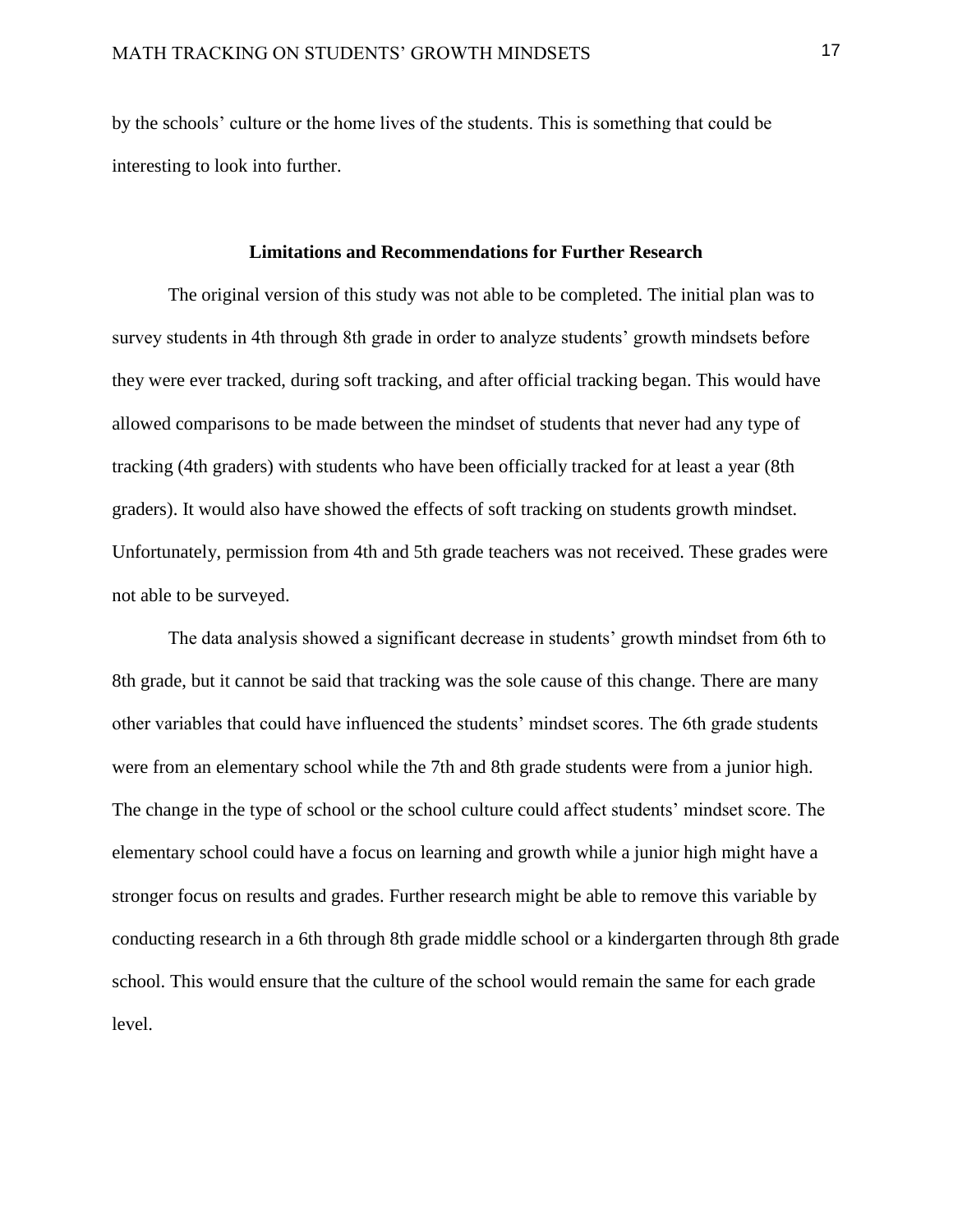Another factor could be the age of the students. Younger students might view math as more exciting and as a challenge while older students might view math as a subject where the correct answer matters more than the learning process. A way to negate this influence could be to compare the growth mindset of students from schools where students are tracked and schools where students are not tracked. This would show if the age of the students is impacting their mathematical mindset or if the influence is from being tracked.

A final factor that was not accounted for in this study that could influence a students' mathematical mindset is the math teacher the students have. Teachers, knowingly or unknowingly, communicate growth or fixed mindset messages to students every day. When conducting the surveys, it was noticed that several of the classrooms, from all grade levels, had growth mindset posters or messages hung in the room. Some of the teachers or the schools could be explicitly teaching growth mindset ideas which would influence students' growth mindset, too. Further studies should collect data on whether growth mindset ideas have been promoted to students before.

A continuation of this research could be to continue the survey into 9th through 12th grade. Figure 2 shows a clear downward trend in the number of students holding growth mindsets and an increasing amount of students in the upper grades holding mixed and fixed mindsets. It would be interesting to see if this trend continues through the high school grades.

#### **Conclusion**

Students are holding fixed mindsets in math more than any other subject. There are many disadvantages associated with fixed mindsets and it is important to encourage growth mindsets in students. Tracking is more common in math than any other subject and sends fixed mindset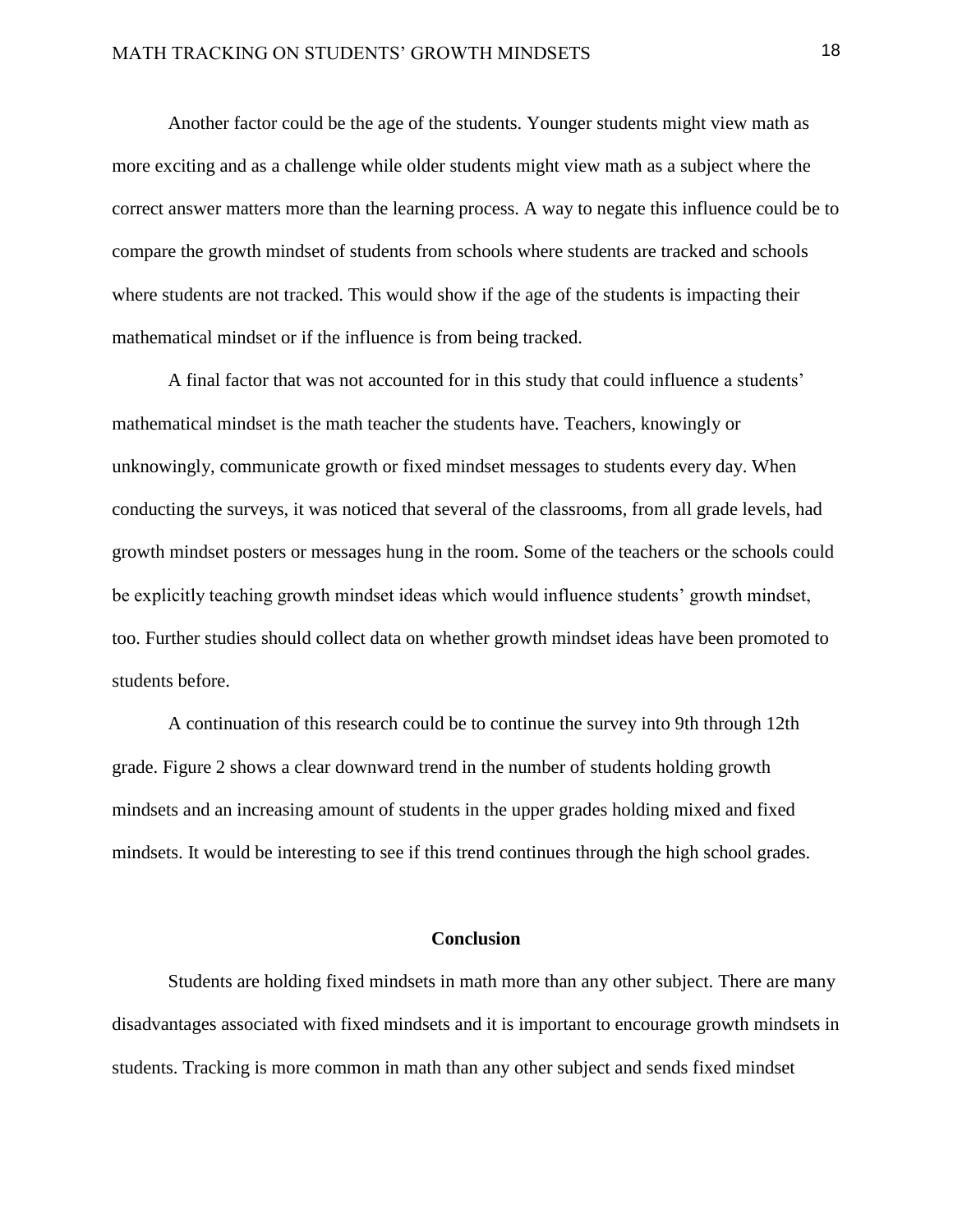messages to students however, no research had been done that analyzed the relationship between tracking and students' mathematical mindsets. This study was meant to fill that gap and the results indicated that there is a relationship between tracking and fixed mindsets in students.

More information is needed to truly understand the implications of tracking in math on students' growth mindsets. There are many possible factors that could have affected the students' scores such as the type of school, the age of the students, and the mindset messages communicated to students by their specific teacher and school. These limitations could be resolved by conducting this study in a 6th through 8th middle school building, comparing the mindsets of tracked and untracked students of the same grade level, and collecting data on mindset interventions that the teachers and schools had already performed. These recommendations would make the relationship between tracking and mindset clearer.

Even with the limitations, these results do show that tracking's influence on students' mathematical mindsets is an area of interest that should be researched more. A growth mindset in mathematics should be encouraged in all students and the results of this study show that tracking could be negatively affecting students' growth mindsets in math. There are many criticisms of tracking and the harm to a student's mathematical mindset could be an additional one. Those involved in education need to be critical of tracking and the harm it could be causing to students.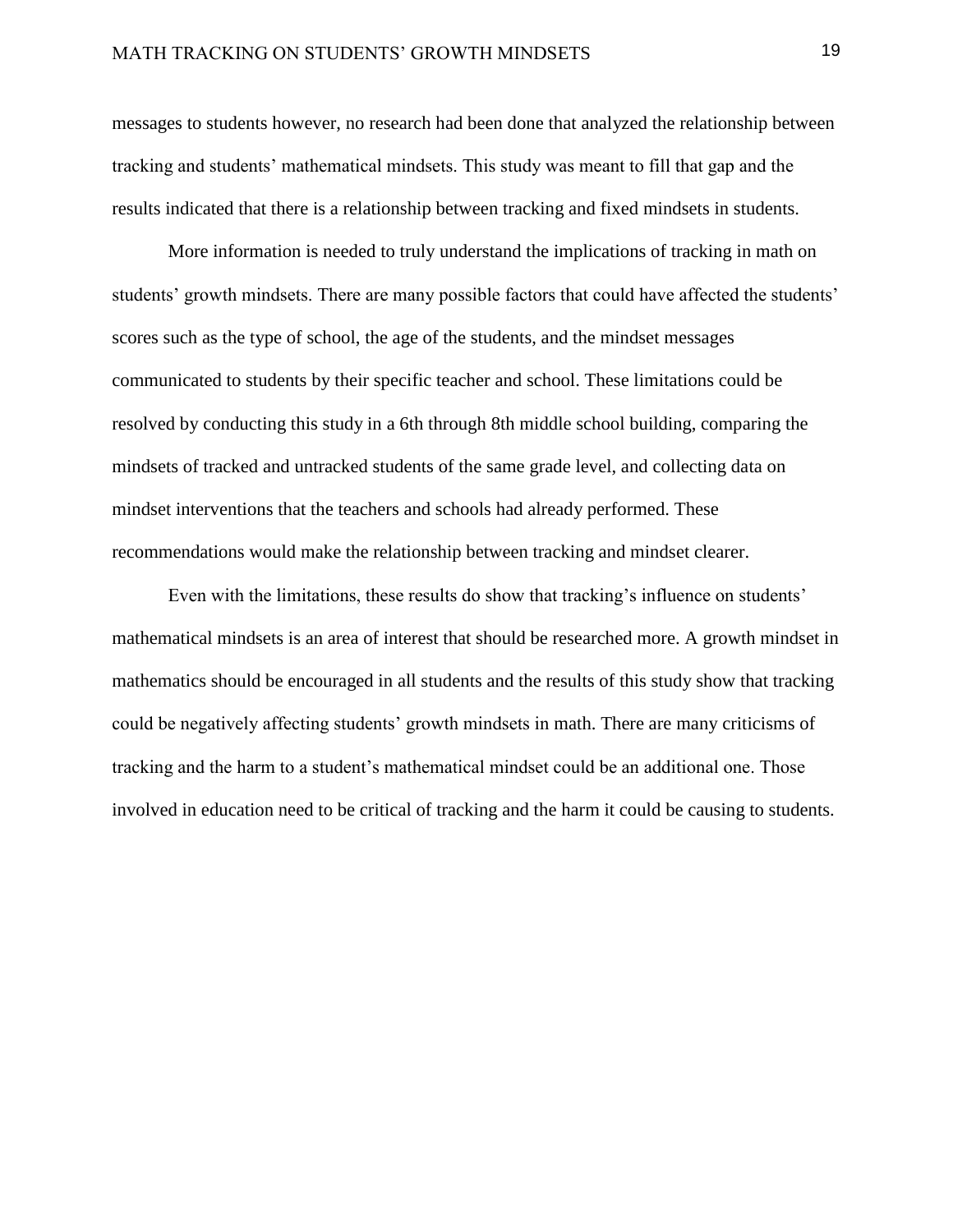#### **References**

- Allen, K., & Schnell, K. (2016). Developing Mathematics Identity. *Mathematics Teaching in the Middle School,21*, 398. doi:10.5951/mathteacmiddscho.21.7.0398
- Anderson, R., Boaler, J., & Dieckmann, J. (2018). Achieving Elusive Teacher Change through Challenging Myths about Learning: A Blended Approach. *Education Sciences,8*, 98. doi:10.3390/educsci8030098
- Beilock, S. L., Gunderson, E. A., Ramirez, G., & Levine, S. C. (2011). Female Teachers Math Anxiety Impacts Girls Math Achievement. *PNAS,107*, 1860-1863. doi:10.1037/e634112013-097
- Boaler, J. (2011). Changing Students' Lives through the De-Tracking of Urban Mathematics Classrooms. *Journal of Urban Mathematics Education* 4, no. 1 ( July): 7–14.
- Boaler, J. (2013). Ability and Mathematics: The mindset revolution that is reshaping education. *Forum,55*(1), 143. doi:10.2304/forum.2013.55.1.143
- Boaler, J. (2016). *Mathematical mindsets: Unleashing students' potential through creative math, inspiring messages, and innovative teaching* (1st ed.). San Francisco, CA: Jossey-Bass & Pfeiffer Imprints.
- Burnette, J. L., O'Boyle, E.H., VanEpps, E. M., Pollack, J. M., & Finkel, E. J. (2013). Mind-sets matter: A meta-analytic review of implicit theories and self-regulation. *Psychological Bulletin, 139,* 655-701.
- Claro, S., Paunesku, D., & Dweck, C. S. (2016). Growth mindset tempers the effects of poverty on academic achievement. *Proceedings of the National Academy of Sciences,113*, 8664- 8668. doi:10.1073/pnas.1608207113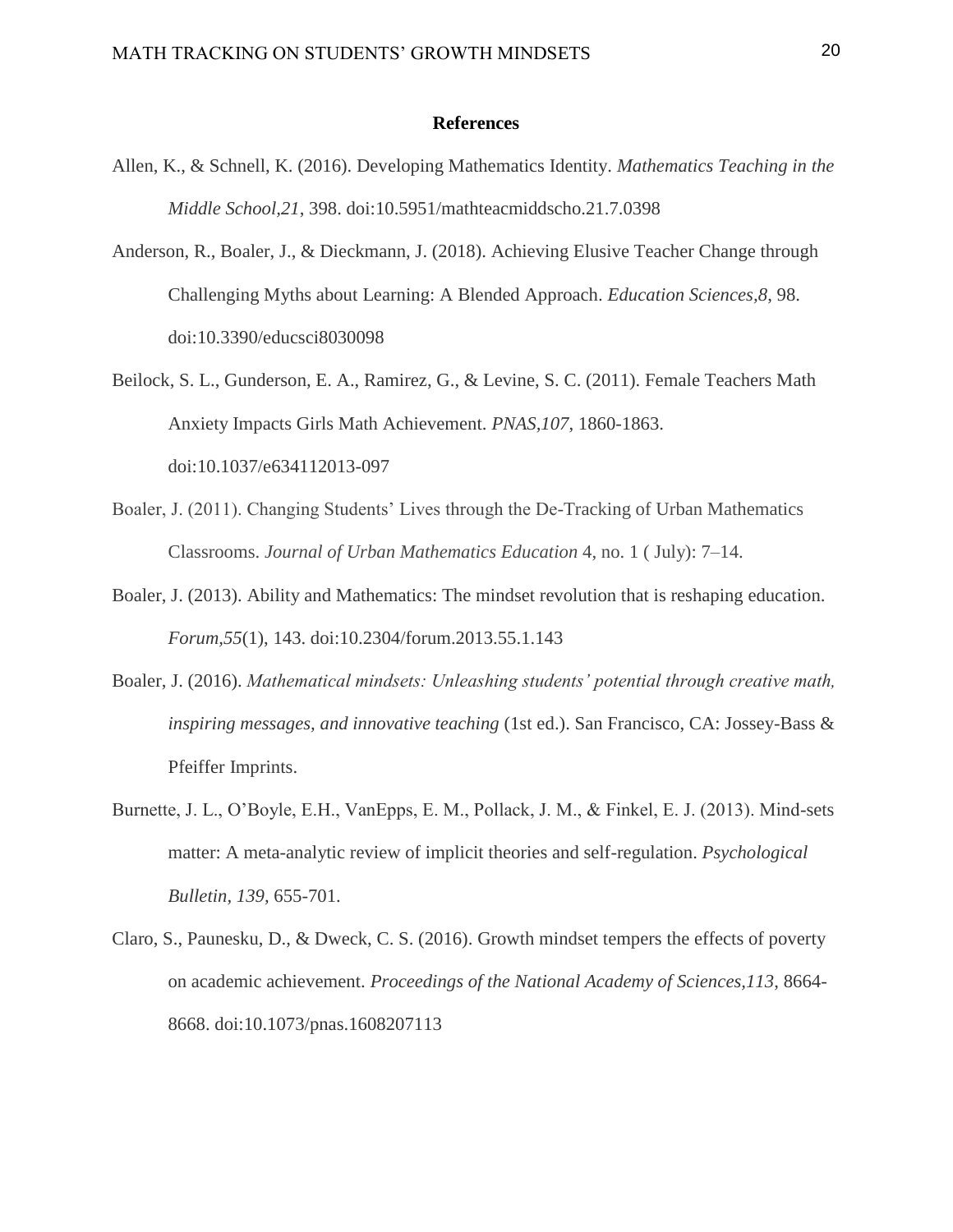- Degol, J. L., Wang, M., Zhang, Y., & Allerton, J. (2017). Do Growth Mindsets in Math Benefit Females? Identifying Pathways between Gender, Mindset, and Motivation. *Journal of Youth and Adolescence,47*, 976-990. doi:10.1007/s10964-017-0739-8
- Doron, J., Stephan, Y., Boiche, J., & Le Scanff, C. (2009). Coping with examinations: Exploring relationships between students' coping strategies, implicit theories of ability, and perceived control. *British Journal of Educational Psychology, 79,* 515-528.
- Dweck, C. S. (2006). Mindset: The new psychology of success. New York, NY, US: Random House.
- Dweck, C. (2006). Test Your Mindset. Retrieved October 3, 2018, from <https://mindsetonline.com/testyourmindset/step1.php>
- Dweck, C. S. (1999). *Self-theories: Their role in motivation, personality, and development.*  Philadelphia, PA: The Psychology Press.
- Komarraju, M., & Nadler, D. (2013). Self-efficacy and academic achievement: Why do implicit beliefs, goals, and effort regulation matter? *Learning and Individual Differences, 25*, 67- 72.
- Leslie, S.J., Cimpian, A., Meyer., & Freeland, E. (2015). Expectations of brilliance underlie gender distributions across academic disciplines. *Science 347*, 262-265.
- Mccutchen, K. L., Jones, M. H., Carbonneau, K. J., & Mueller, C. E. (2016). Mindset and standardized testing over time. *Learning and Individual Differences,45*, 208-213. doi:10.1016/j.lindif.2015.11.027
- NCTM. (2018). *Catalyzing change in high school mathematics: Initiating critical conversations*. Reston, VA: The National Council of Teachers of Mathematics.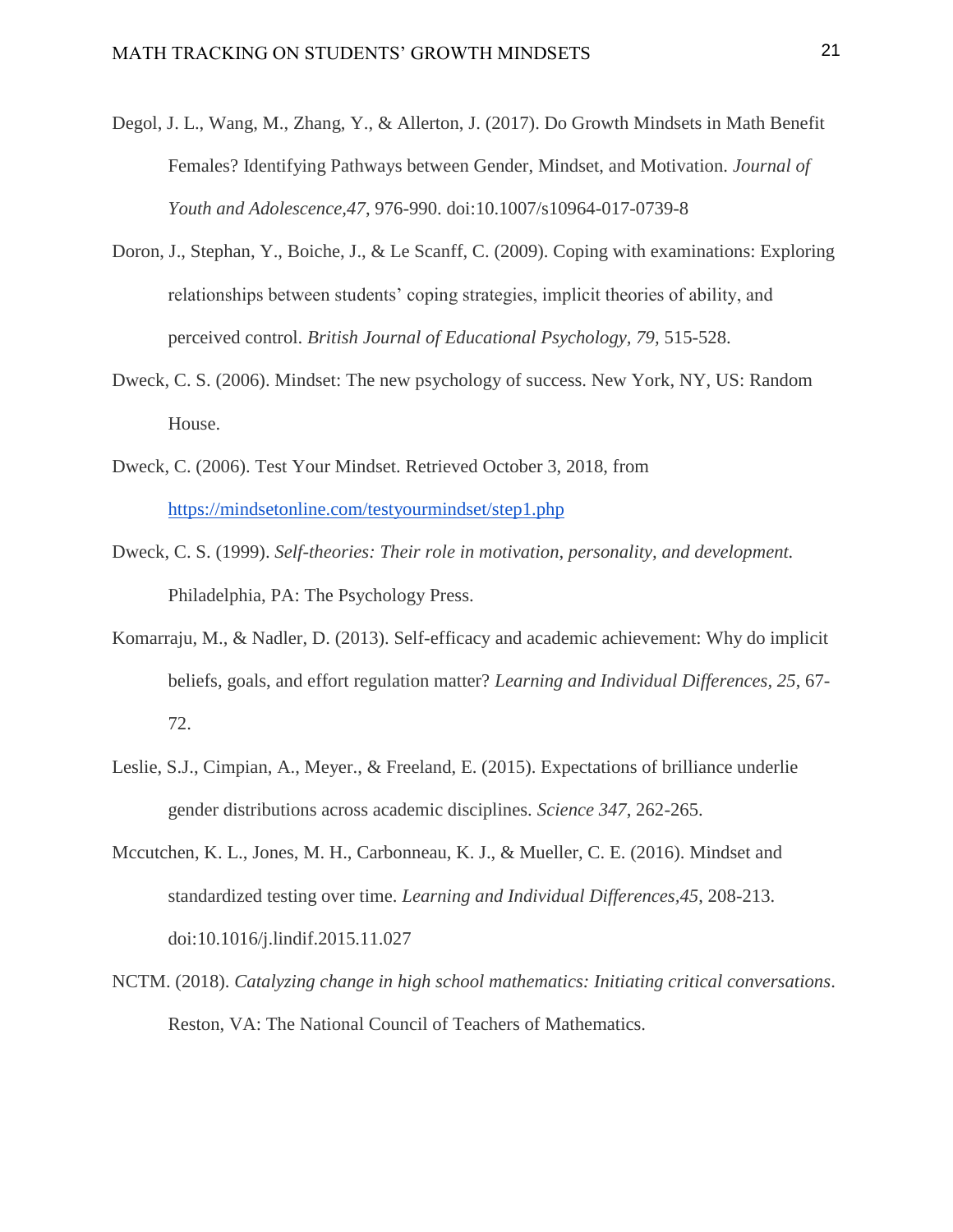- Slavin, R. E. (1986). *Ability grouping and student achievement in elementary schools: A bestevidence synthesis*. Baltimore, MD: Center for Research on Elementary and Middle Schools, the Johns Hopkins University.
- Sun, K. L. (2018a). Beyond Rhetoric: Authentically supporting a growth mindset. *Teaching Children Mathematics,24*, 280. doi:10.5951/teacchilmath.24.5.0280

Sun, K. L. (2018b). The Role of Mathematics Teaching in Fostering Student Growth Mindset. *Journal for Research in Mathematics Education,49*, 330. doi:10.5951/jresematheduc.49.3.0330

Trautwein, U., Lüdtke, O., Marsh, H. W., Köller, O., & Baumert, J. (2006). Tracking, grading, and student motivation: Using group composition and status to predict self-concept and interest in ninth-grade mathematics. *Journal of Educational Psychology,98*, 788-806. doi:10.1037/0022-0663.98.4.788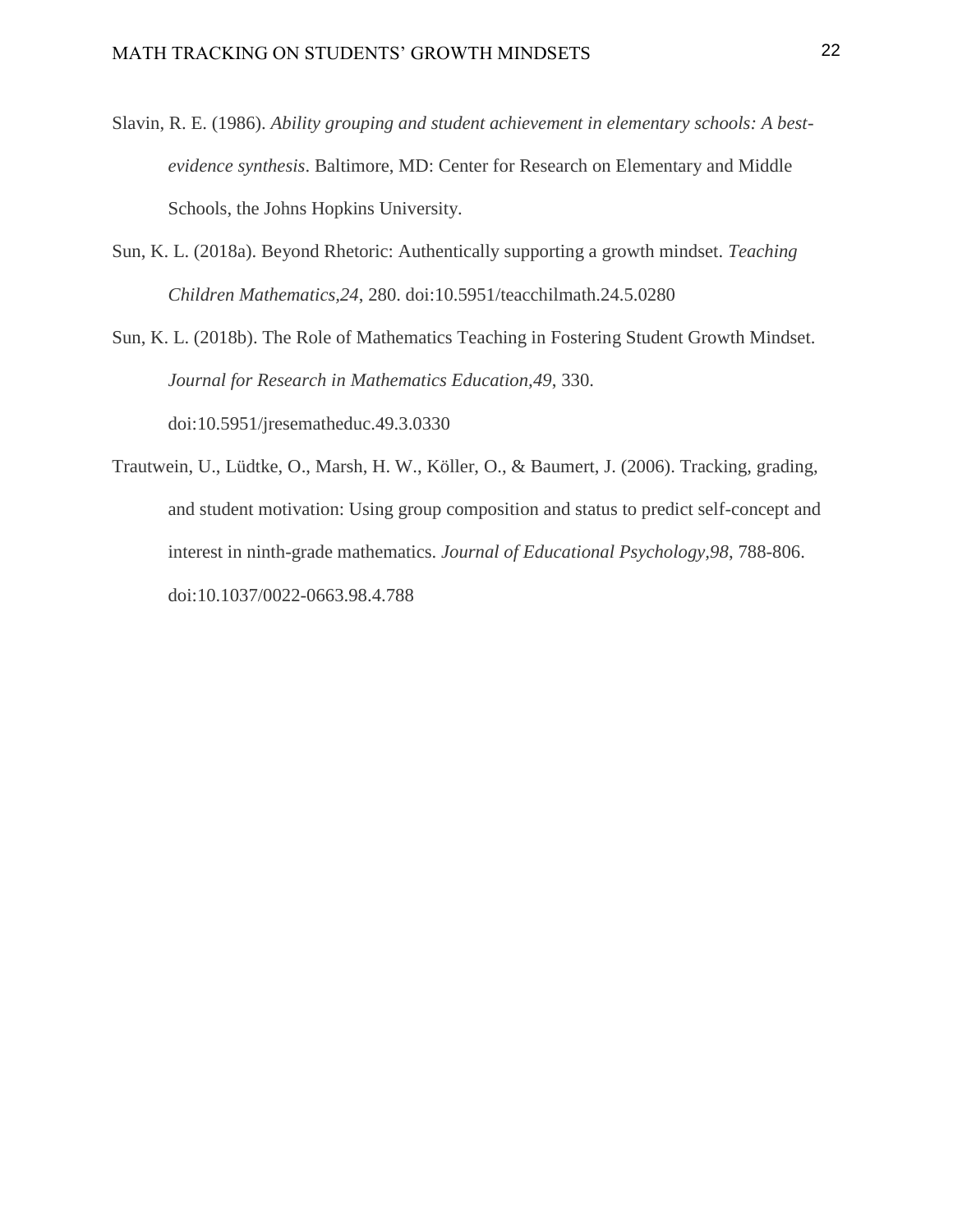# **Appendix A: Survey**

Please circle the answer that best fits how much you agree with the statement. There are no right or wrong answers. Select the one that best fits with what you believe.

| 1. You have a certain amount of math smarts, and you can't really do much to change it. |       |         |          |                          |  |  |
|-----------------------------------------------------------------------------------------|-------|---------|----------|--------------------------|--|--|
| <b>Strongly Agree</b>                                                                   | Agree | Neutral | Disagree | <b>Strongly Disagree</b> |  |  |
| 2. There are limits to how much a person can change their basic math ability.           |       |         |          |                          |  |  |
| <b>Strongly Agree</b>                                                                   | Agree | Neutral | Disagree | <b>Strongly Disagree</b> |  |  |
| 3. You can learn new things, but you can't really change your basic math smarts.        |       |         |          |                          |  |  |
| <b>Strongly Agree</b>                                                                   | Agree | Neutral | Disagree | <b>Strongly Disagree</b> |  |  |
| No matter who you are, you can improve your math smarts.<br>4.                          |       |         |          |                          |  |  |
| <b>Strongly Agree</b>                                                                   | Agree | Neutral | Disagree | <b>Strongly Disagree</b> |  |  |
| 5. You can learn new things, but you can't really change how smart in math you are.     |       |         |          |                          |  |  |
| <b>Strongly Agree</b>                                                                   | Agree | Neutral | Disagree | <b>Strongly Disagree</b> |  |  |
| 6. Only some people will be truly good at math-you have to be "born with it."           |       |         |          |                          |  |  |
| <b>Strongly Agree</b>                                                                   | Agree | Neutral | Disagree | <b>Strongly Disagree</b> |  |  |
| 7. You can always change how smart you are in math.                                     |       |         |          |                          |  |  |
| Strongly Agree Agree Neutral                                                            |       |         | Disagree | <b>Strongly Disagree</b> |  |  |
| 8. Your math smarts is something very basic about you and it can't change much.         |       |         |          |                          |  |  |